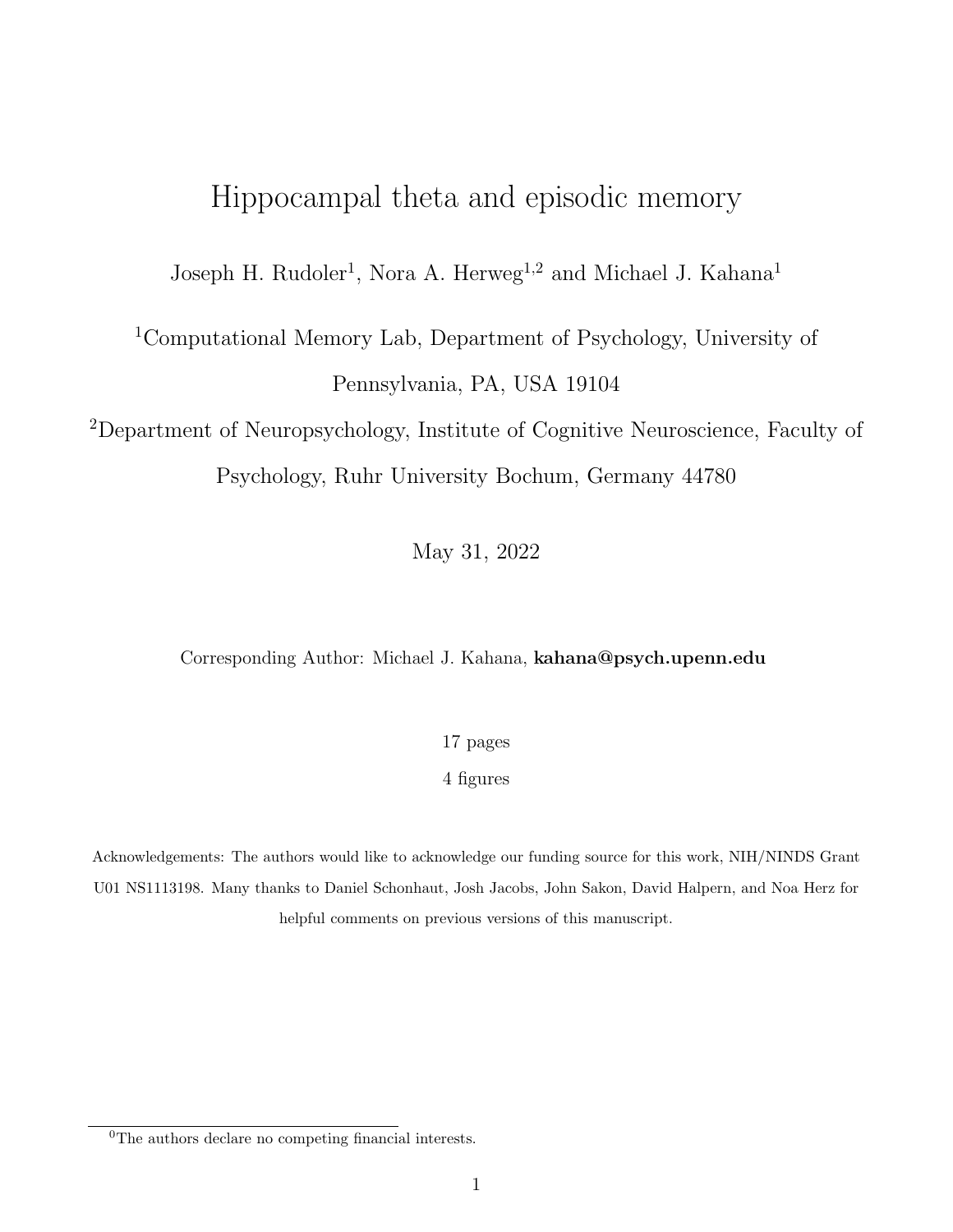#### Abstract

Computational models of rodent physiology implicate hippocampal theta as a key modulator of learning and memory [\(Buzsaki & Moser, 2013;](#page-18-0) [J. E. Lisman & Jensen, 2013\)](#page-20-0), yet human hippocampal recordings have shown divergent theta correlates of memory formation. Herweg et al. (2020) suggest that decreases in memory-related broadband power mask narrowband theta increases. Their survey also suggests that theta's role in memory appears strongest in contrasts that isolate associative retrieval processes and when aggregating signals across large brain regions. We evaluate these hypotheses by analyzing human hippocampal recordings captured as 162 neurosurgical patients performed a free recall task. Using the irregular-resampling auto-spectral analysis to separate broad and narrow-band components of the field potential we show: 1) Broadband and narrowband components of theta exhibit opposite effects, with broadband signals decreasing and narrow-band theta increasing during successful encoding; 2) Whereas low-frequency theta oscillations increase prior to successful recall, higher-frequency theta and alpha oscillations decrease, masking theta's positive effect when aggregating across the full band; 3) Theta's effects on memory encoding and retrieval do not differ between reference schemes that accentuate local signals (bipolar) and those that aggregate across large reference (whole brain average). In line with computational models that ascribe a fundamental role for hippocampal theta in memory our large-scale study of human hippocampal recordings shows that 3-4 Hz theta oscillations reliably increase during successful memory encoding and prior to spontaneous recall of previously studied items.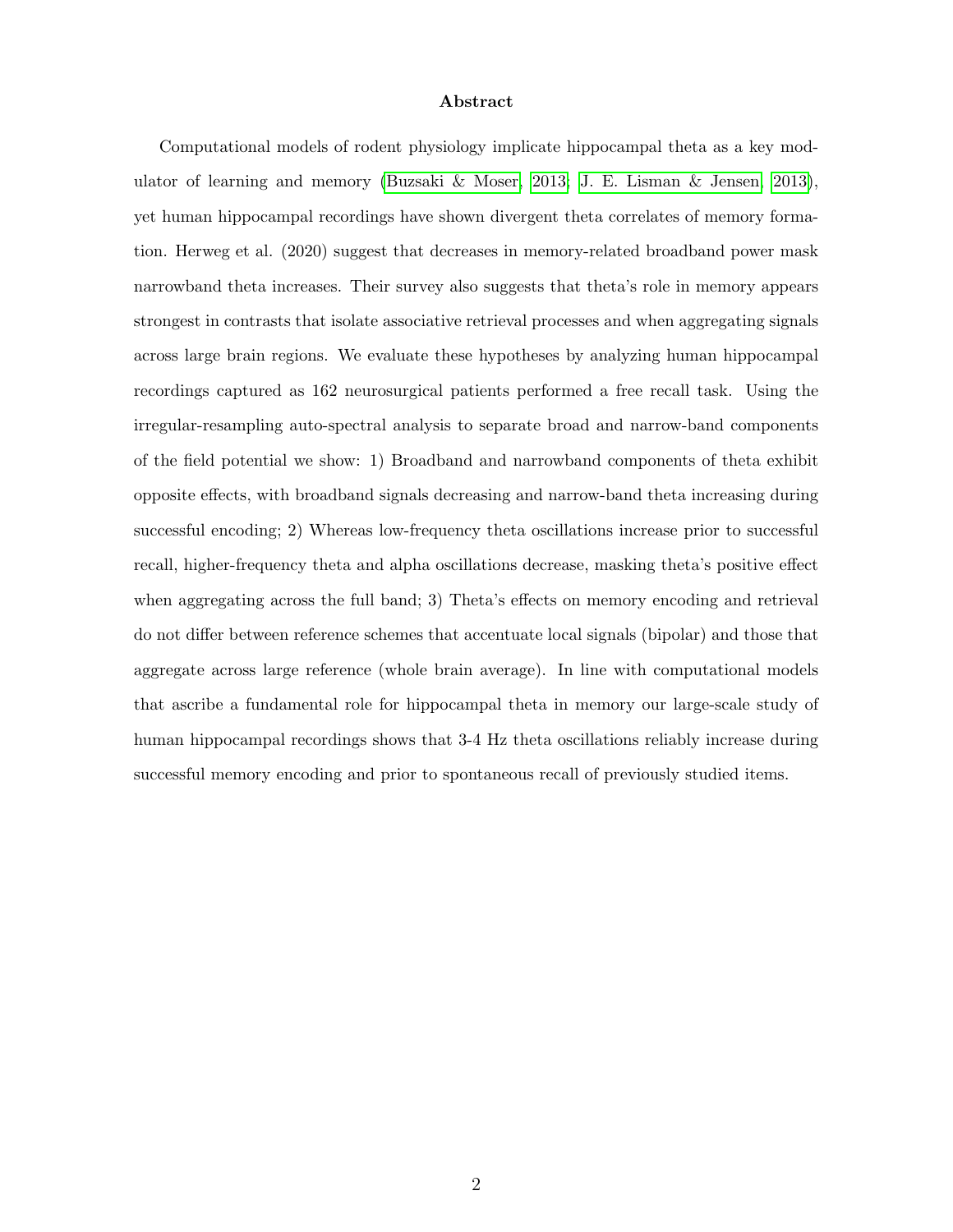#### Significance statement

Analyzing recordings from 162 patients we resolve a long-standing question regarding the role of hippocampal theta oscillations in the formation and retrieval of context-dependent, episodic, memories. We show that broadband spectral changes confound estimates of narrowband theta activity, thereby accounting for inconsistent results in the literature. After accounting for broadband effects, we find that increased theta activity marks successful encoding and retrieval of episodic memories, supporting rodent models that ascribe a key role for hippocampal theta in memory function.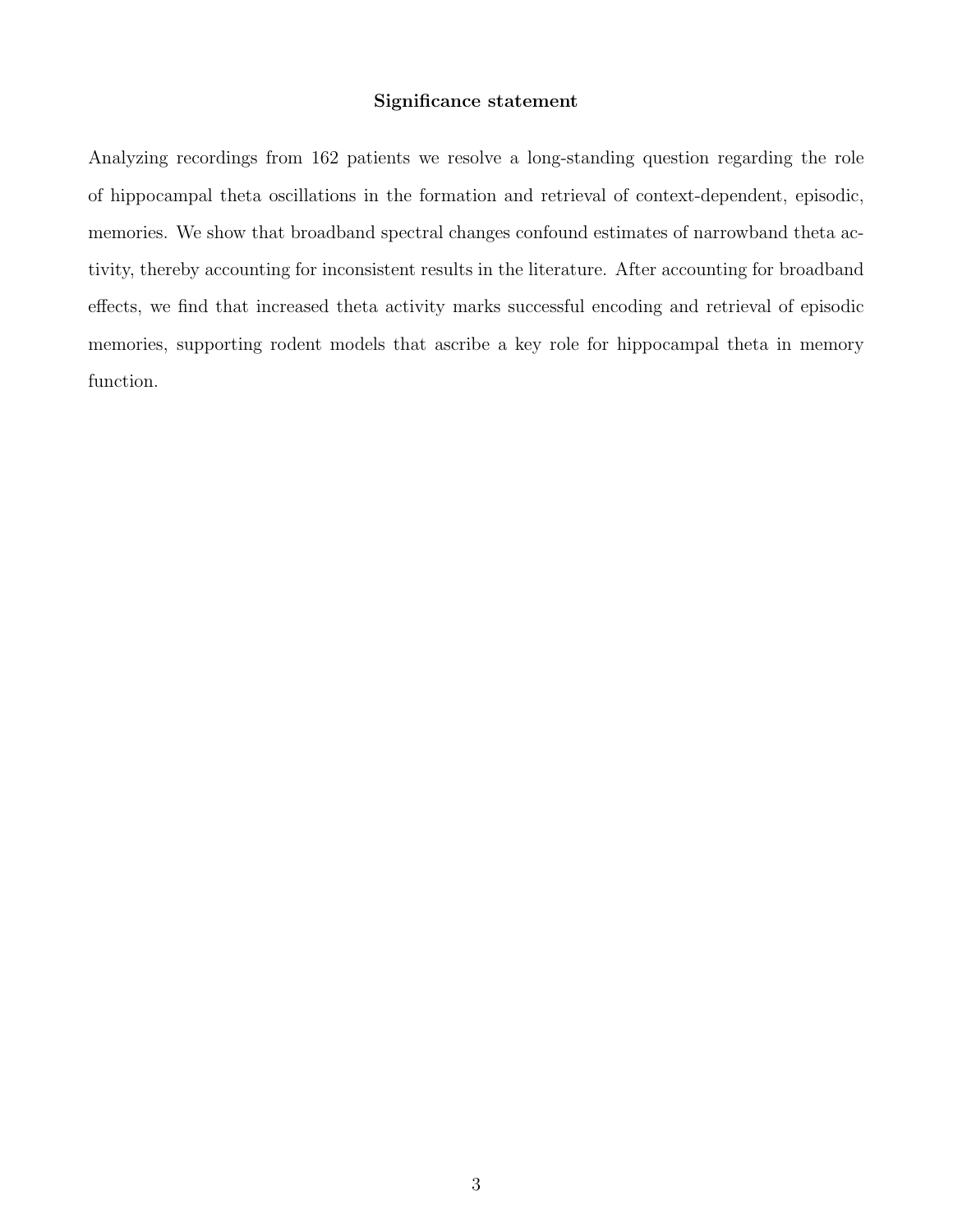# 1 Introduction

Since the classic work of [\(Scoville & Milner, 1957\)](#page-20-1), we have known that the hippocampal formation plays a crucial role in human context-dependent (episodic) memory. Whereas lesion studies reified the single-case study of H.M. [\(Squire, Knowlton, & Musen, 1993\)](#page-21-0), further advances in our understanding of hippocampal physiology arose from recording field potentials and neuronal spiking in awake behaving mammals (e.g., [O'Keefe & Dostrovsky, 1971;](#page-20-2) [Knierim, Kudrimoti, &](#page-19-0) [McNaughton, 1995;](#page-19-0) [McNaughton, Barnes, & O'Keefe, 1983\)](#page-20-3). These studies led to discoveries regarding the role of theta oscillations and place cell activity in animal learning (see [J. Lisman,](#page-19-1) [Jensen, & Kahana, 2001,](#page-19-1) for a review). While human scalp EEG studies had suggested some role for theta rhythms in cognitive processes (e.g., [Schacter, 1977\)](#page-20-4) it was only at the turn of the 21st century that depth-electrode recordings in neurosurgical patients specifically implicated theta oscillations in human spatial and verbal memory [\(Kahana, Sekuler, Caplan, Kirschen, & Madsen,](#page-19-2) [1999;](#page-19-2) [Sederberg, Kahana, Howard, Donner, & Madsen, 2003;](#page-20-5) [Ekstrom et al., 2005\)](#page-18-1). The ability to record neural activity from indwelling electrodes synchronized with computer-controlled memory experiments spawned a series of important discoveries regarding the electrophysiology of human learning and memory [\(Johnson & Knight, 2015\)](#page-19-3)

Despite recent progress in the neurophysiology of human memory, considerable confusion surrounds the role of hippocampal theta activity in key memory processes, such as successful encoding and retrieval. To isolate neural correlates of successful memory encoding, researchers typically sort studied items into two groups: those that are subsequently recalled or recognized and those that are subsequently "forgotten". Neuroimaging studies employing this contrast have frequently identified the hippocampus as a region of increased heamodynamic activity during successful encoding. To isolate neural correlates of memory retrieval, researchers often compare the period during which recollection occurs with a control period comprising either a matched deliberation interval [\(Burke,](#page-18-2) [Sharan, et al., 2014\)](#page-18-2) or a period preceding a retrieval error [\(Long et al., 2017\)](#page-20-6).

In a recent review [Herweg et al.](#page-19-4) [\(2020\)](#page-19-4) identify a highly inconsistent pattern of findings, particularly with regards to data from direct recordings from the human medial-temporal lobe (MTL). They find that most studies either report negative associations between MTL theta and mem-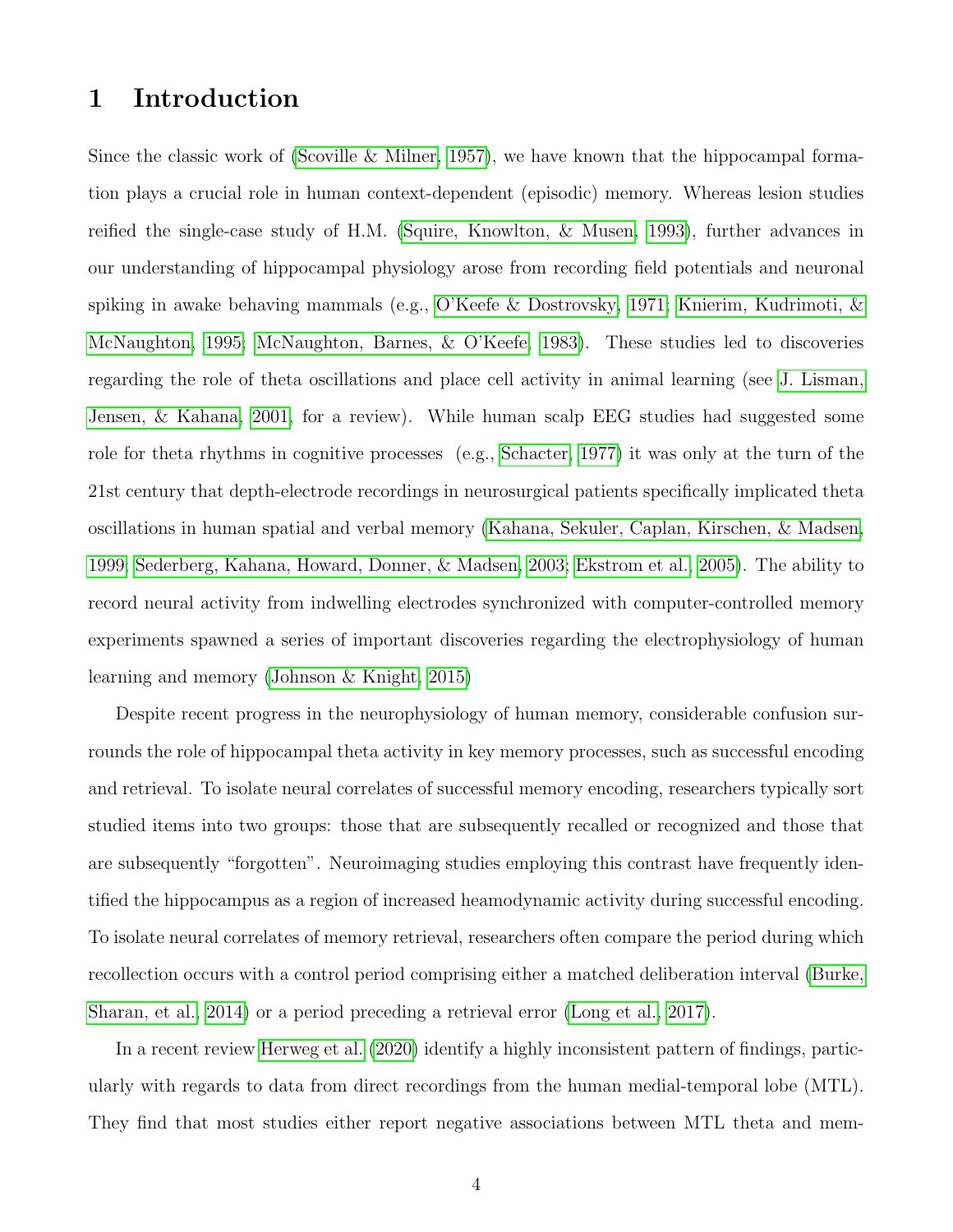ory, or mixed patterns of results with some electrodes exhibiting increases and other exhibiting decreases in theta power. Herweg et al (2020) propose several possible accounts for the discrepancies across these studies. First, they suggest that estimates of theta-band spectral power are confounded with broadband power changes, with the former reflecting synchronous oscillations and the latter reflecting broadband noise (e.g., [Burke, Ramayya, & Kahana, 2015\)](#page-18-3). They suggest that negative effects largely reflect broadband activity and that these effects mask the positive theta effects in the data. They also suggest that theta increases arise primarily during tasks that require associative memory retrieval and that the standard subsequent memory effect (SME) analysis will largely pick up changes in global attention rather than memory-specific encoding processes. As such, they note that studies looking at retrieval processes may be more suited to identify increases in hippocampal theta. Finally, they note that magnetoencephalography (MEG) and scalp EEG studies consistently find positive theta effects, often overlying frontal regions. As such, it may be that bipolar reference schemes used in many of the studies reporting decreases in theta may have filtered out theta increases that appear synchronously over larger brain areas.

The present paper evaluates these three hypothesized accounts of the discrepant findings concerning hippocampal theta and memory. To do so we analyze a large dataset comprising 162 neurosurgical patients fitted with hippocampal depth electrodes. Using standard wavelet methods we analyze spectral activity during encoding and retrieval phases of a delayed free recall task. We also separate broadband and narrowband components of spectral activity using irregularresampling auto-spectral analysis (IRASA) [\(Wen & Liu, 2016\)](#page-21-1). In the discussion we compare this method with several other modern approaches for isolating narrowband oscillations. To evaluate the hypothesized role of hippocampal theta in memory retrieval we compare the 750 ms period immediately preceding verbal recall with matched periods of deliberation, when patients are trying to recall but no items come to mind. Finally, we evaluate the hypothesis that local spatial referencing obscures theta's role in memory by repeating the above comparisons separately using a global average reference of implanted electrodes (as compared with a bipolar reference that localizes activity to the differential voltage between neighboring channels).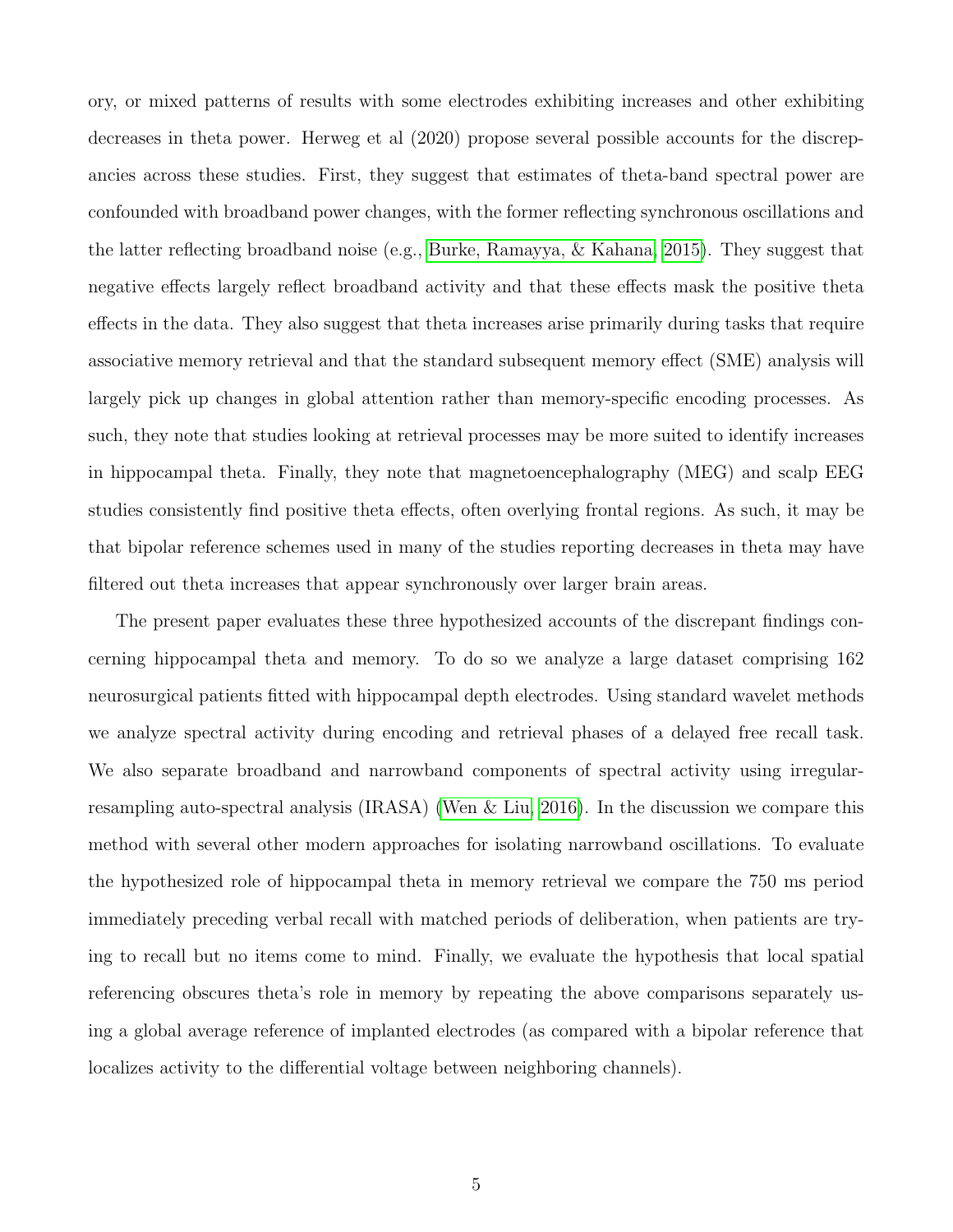# 2 Materials and Methods

### 2.1 Subjects

We analyzed hippocampal depth-electrode recordings from 162 patients who participated in the DARPA-funded Restoring Active Memory project (e.g., [Ezzyat et al., 2018;](#page-18-4) [Solomon, Stein, et](#page-21-2) [al., 2019;](#page-21-2) [Solomon, Lega, Sperling, & Kahana, 2019;](#page-20-7) [Phan, Wachter, Solomon, & Kahana, 2019\)](#page-20-8). This publicly-shared dataset includes >300 patients with drug-resistant epilepsy who took part in memory testing while undergoing a neurosurgical procedure to localize seizure activity and functional tissue. Researchers obtained informed consent from each patient and the research protocol was approved by the institutional review board (IRB) at the University of Pennsylvania and each participating hospital.

We analyzed data only from patients who recalled at least, on average, one word per list; we also limited this study to patients with at least one bipolar pair consisting of contacts localized within the hippocampal formation (including regions CA1, CA2, CA3, CA4, dentate gyrus, and subiculum).

### 2.2 Experimental Design

Patients completed a free recall task, in which they encoded a sequence of 12 words which appeared on a blank screen for 1600 ms each during a study phase. The spacing between words is jittered between 750 and 1000 ms. Following each study phase patients performed a 20 s arithmetic distractor task in which they solved problems of the form  $X + Y + Z =$ ??, where X, Y, and Z were positive or negative numbers between 1 and 9. Responses were made on a keypad, with presentation of additional math problems following each response (i.e., a self-paced task). After the delay, a row of asterisks accompanied by an 800 Hz auditory tone signaled the start of the recall period. At this point patients recalled out loud all the words they could remember from the list in 30 seconds. They repeat this sequence 25 times to complete the experiment, but not all patients complete a full 25 trials. Many patients repeat this process for multiple experimental sessions.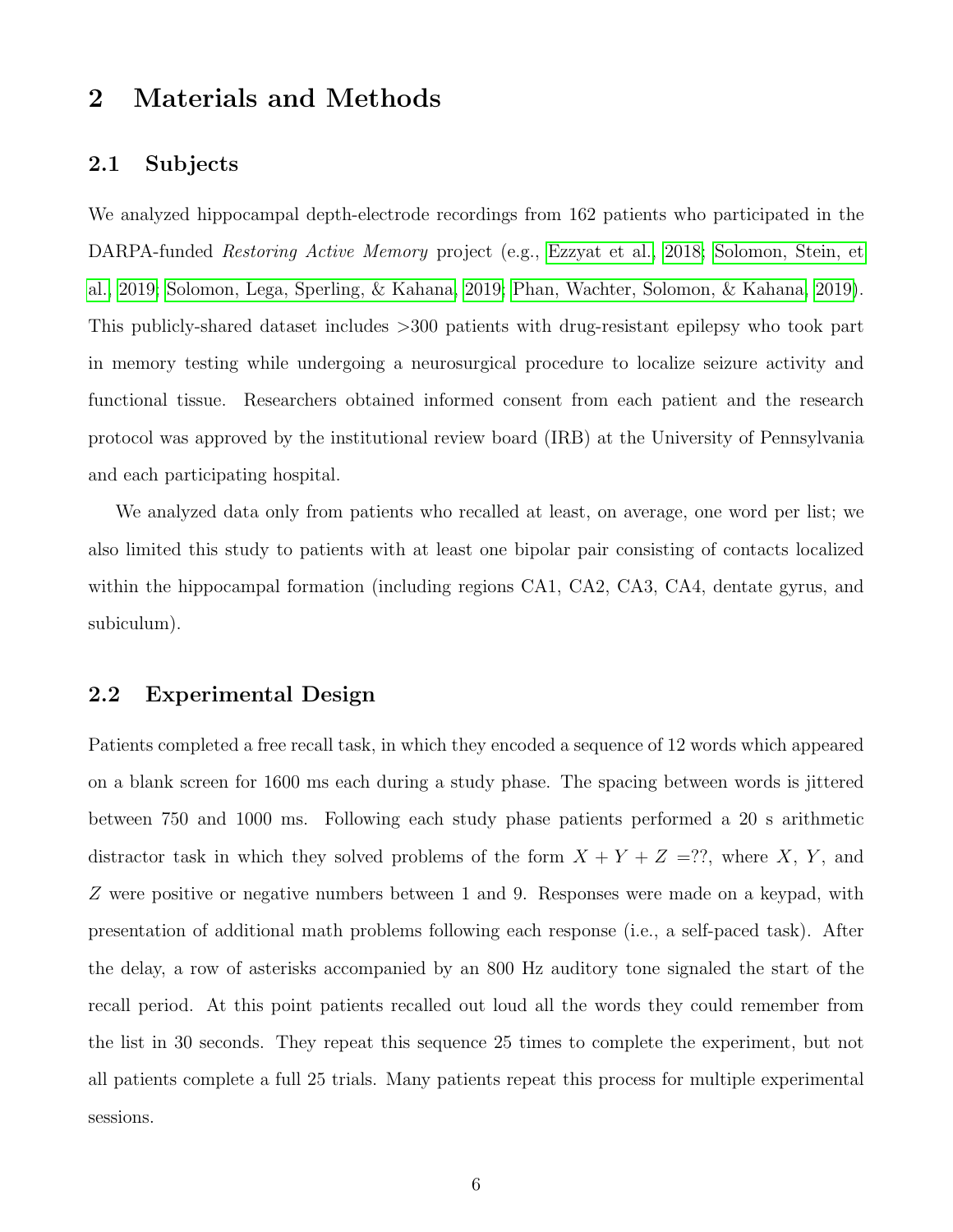

<span id="page-6-0"></span>Figure 1: Methods. A) Patients performed a free recall task in which they were presented with a list of words on a blank screen in sequence, completed a math distractor task, and were then prompted to recall as many of the presented words as possible during a 30 second free recall period. B) Data for this analysis were collected from electrodes located in the bilateral hippocampus across 162 patients. C) IRASA treats an EEG trace as a linear combination of an oscillatory component and a "fractal" pink noise component which is assumed to follow a power law distribution. IRASA capitalizes on a mathematical property of fractals called self-affinity that causes them to behave differently under re-sampling than other signals, thereby allowing us to separate the components and obtain a purely oscillatory power spectrum.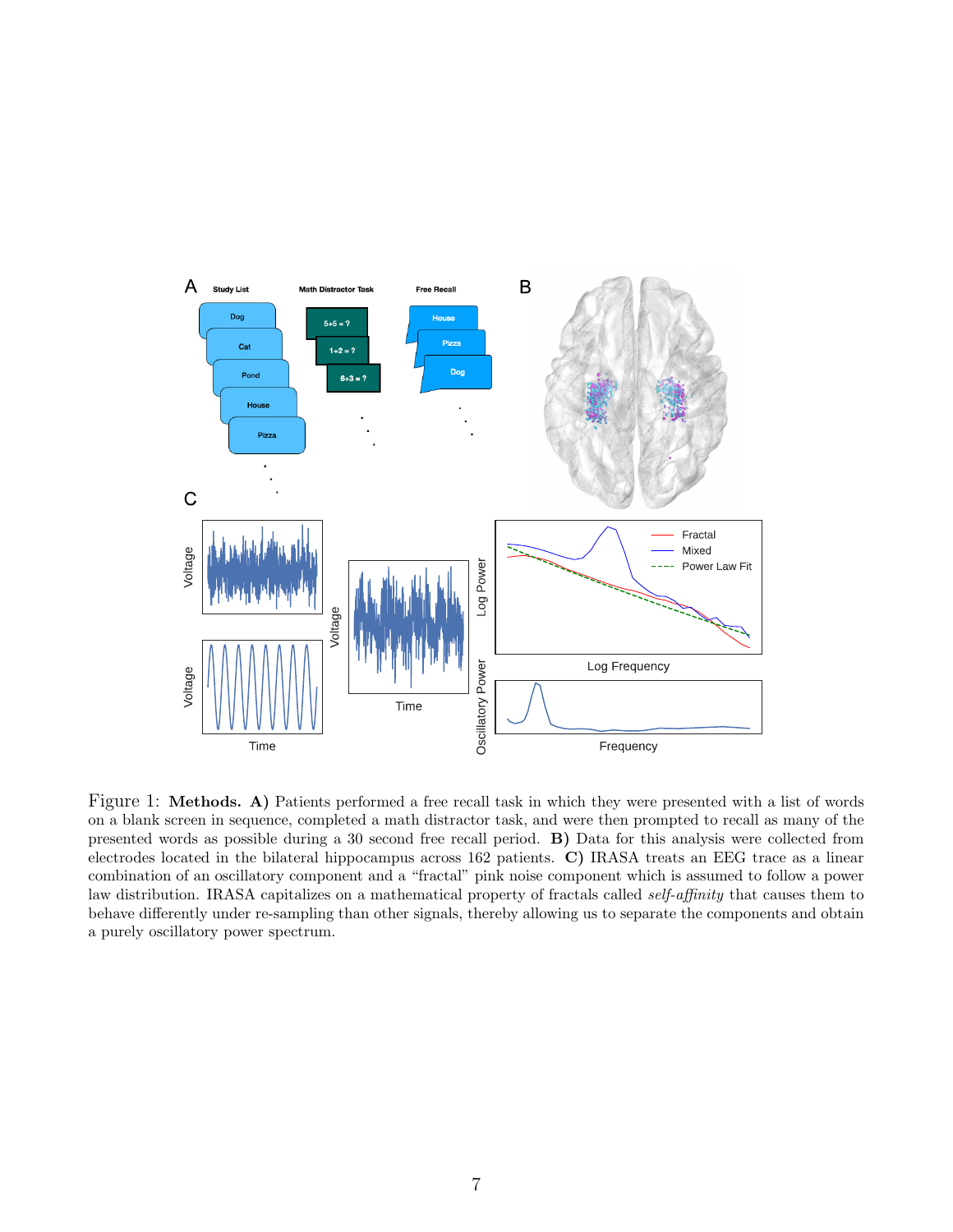### 2.3 Electrode Recordings: Localization and Preprocessing

To precisely localize MTL depth electrodes, hippocampal subfields and MTL cortices were automatically labeled in a pre-implant, T2-weighted MRI using the automatic segmentation of hippocampal subfields (ASHS) multi-atlas segmentation method [\(Yushkevich et al., 2015\)](#page-21-3). Postimplant CT images were coregistered with presurgical T1 and T2 weighted structural scans with Advanced Normalization Tools [\(Avants, Epstein, Grossman, & Gee, 2008\)](#page-18-5). For the majority of subjects in this dataset, MTL depth electrodes that were visible on CT scans were then manually annotated with localizations within MTL subregions by neuroradiologists with expertise in MTL anatomy. The electrodes used in this analysis appear in Figure [1](#page-6-0) in transformed MNI coordinate space. The original sampling rates for these recordings vary by hospital and patient, but are all at least 500 Hz. For analysis, we resampled each recording to 500 Hz for consistency. We re-referenced the EEG using a bipolar montage in order to mitigate noise and increase the spatial resolution of the recordings, except for one analysis that explicitly compares this bipolar reference to a common average reference scheme. Applying a Butterworth bandstop filter of order 4 removed 60 Hz line noise from the recordings.

### 2.4 Separating broadband and narrowband effects with IRASA

IRASA, introduced by [Wen and Liu](#page-21-1) [\(2016\)](#page-21-1), is a method for separating oscillations from the pink noise background. We first assume that the EEG timeseries is a mixed signal containing both fractal  $(f(t))$  and oscillatory  $(x(t))$  components.

$$
y(t) = f(t) + x(t)
$$

Fractals are mathematically interesting for a number of reasons, but a property of particular importance is that they exhibit self-affinity. This means that fractals are scale free; geometrically, magnifying a portion of a fractal will produce qualitatively the same pattern. Expressed mathe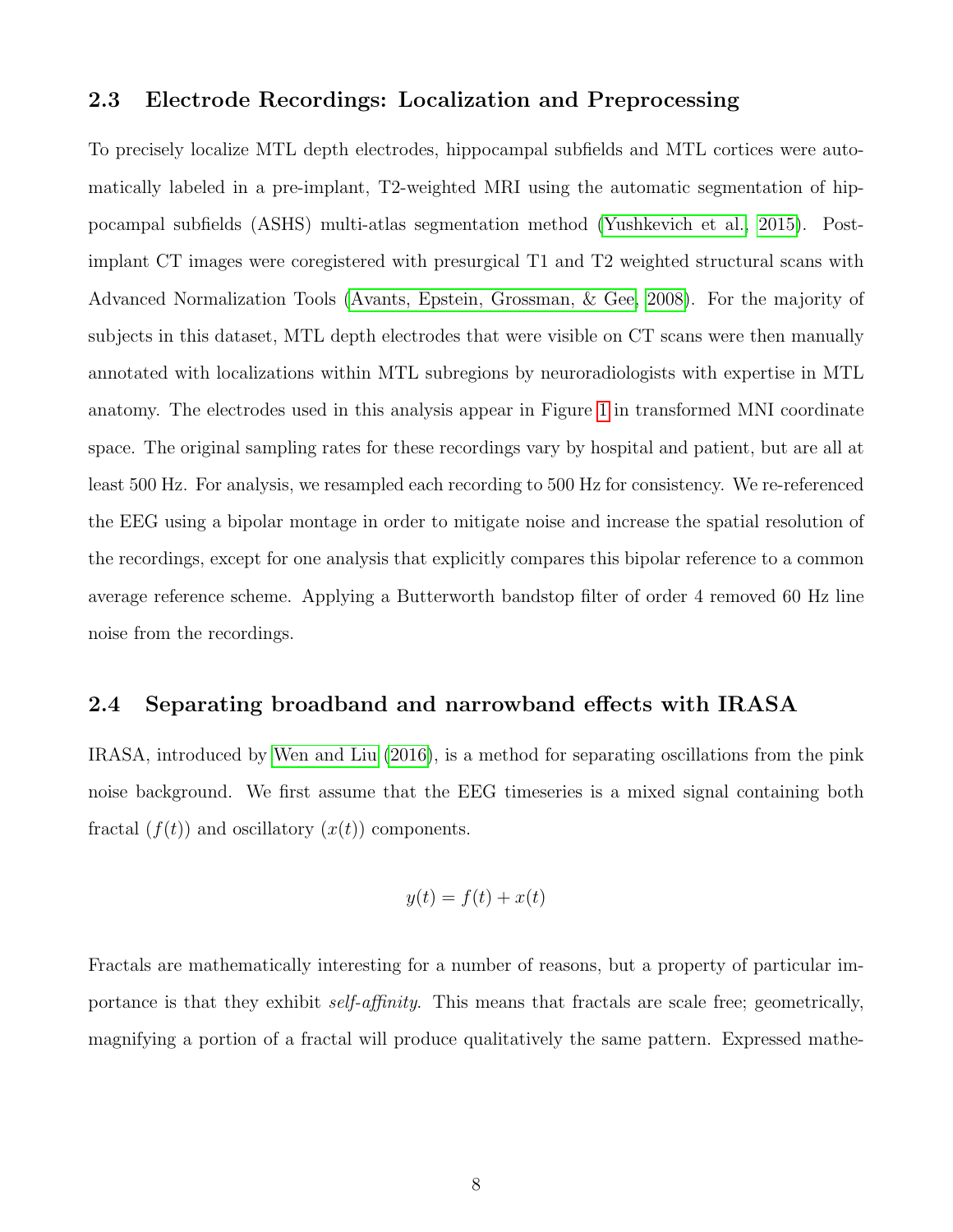matically, when a fractal time series is resampled by a factor  $h$ ,

$$
f_h(t) \triangleq h^H f(t)
$$

which means that the statistical distribution of the resampled time series is the same as the statistical distribution of the original time series multiplied by a scaling term (The Hurst exponent  $H$ is related to the time series' auto-correlation). In the frequency domain, this self-affinity manifests even more directly as

$$
F_h(\omega) = h^H F(\omega)
$$

which states that the Fourier transform after resampling is equal to the Fourier transform of the original time series multiplied by a scaling factor. This property is useful because resampling causes non-fractal signals to shift in the frequency domain. For an example of how signals typically shift in frequency space under resampling, consider an oscillation at 5 Hz in a recording sampled at 1000 Hz. This oscillation completes a full cycle every 200 samples. If the recording is downsampled to 500Hz, then essentially every other sample is removed. Now, the same 5 Hz oscillation completes a cycle in only 100 samples. Without properly correcting for the change in sampling rate, it appears as if the speed of the oscillation has doubled to 10 Hz.

By identifying the components of a signal which do not shift (which we accomplish by taking the median power across resampling factors), we can isolate the fractal component. We subtract fractal power from the total power to isolate oscillations. See Figure [1](#page-6-0) for an example of the method applied to simulated data. We refer the reader to the original methods paper [\(Wen & Liu,](#page-21-1) [2016\)](#page-21-1) for a more detailed description of IRASA.

#### 2.4.1 Isolating rhythmic oscillations

In order to isolate the oscillatory components of the neural power spectrum, we applied IRASA to an epoch of 300-1300ms following word presentation for every event in the task's encoding phase. To study the electrophysiology of memory retrieval we repeated the analysis for the epochs from 800-50ms prior to recall vocalization. These time windows were chosen to balance the trade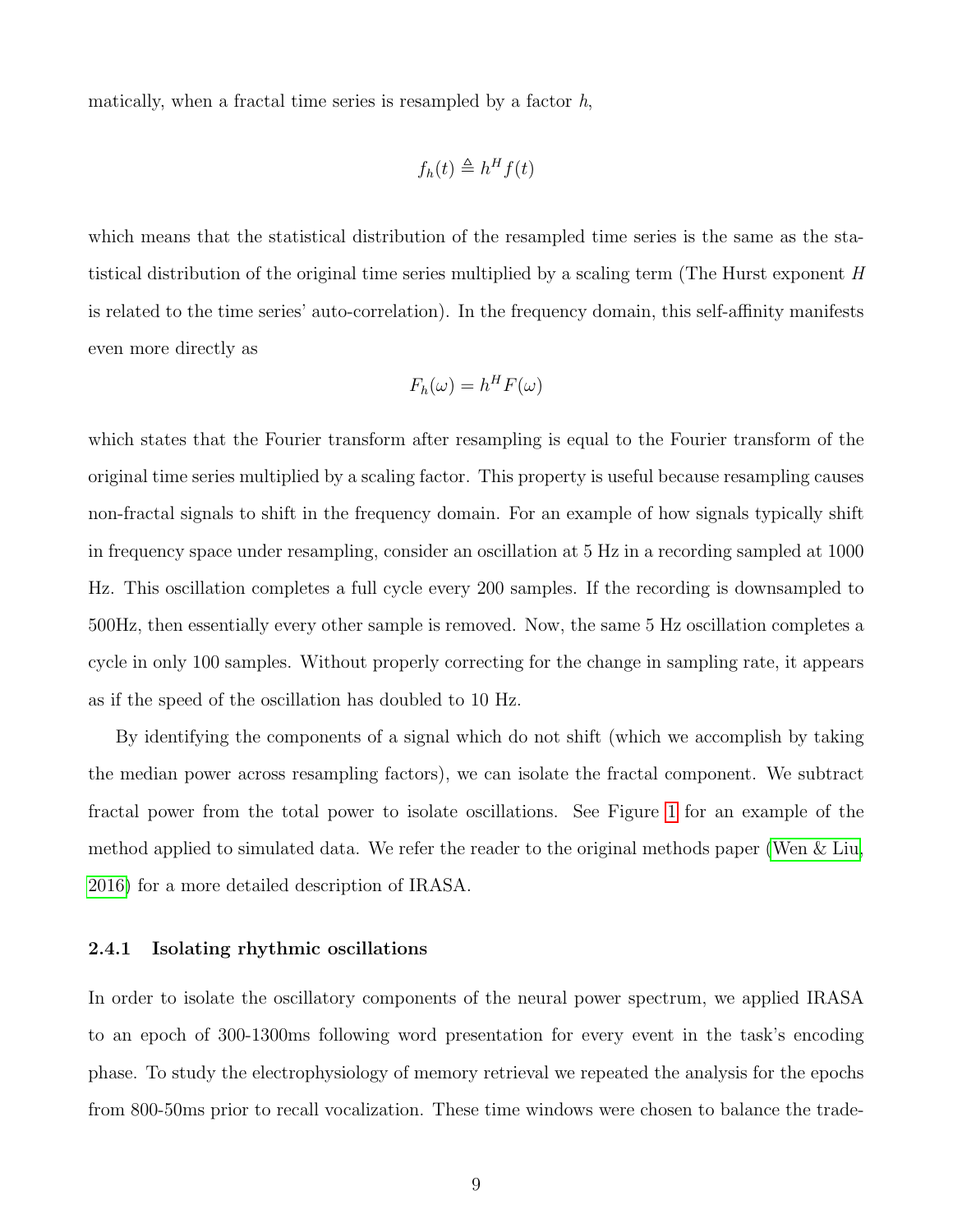off between having a sufficiently long window to assess power in the low theta band and being sufficiently specific to an individual, temporally punctate behavioral event.

IRASA decomposes the power spectrum into fractal and oscillatory components for each event and channel within every patient. The choice of resampling factors  $h$  controls the extent to which the method is robust to outliers, but trades robustness for spectral smoothing that decreases our frequency resolution. As we wanted to ensure our analysis did not unintentionally include noise artifacts created by large oscillations, but are also interested in having a high-resolution spectral decomposition that can distinguish between different narrowband effects, we chose a relatively conservative set of resampling factors from 1.1 to 2.0, linearly spaced by 0.05. This is the default set of resampling factors recommended and used in the original methods paper.

As IRASA explicitly extracts only the fractal component from the power spectrum, in order to isolate the oscillatory component we need to take the difference of the full spectrum and the fractal component. This is simple enough, but poses a challenge when log-transforming to suppress extreme values and normalize the data. If the fractal estimate is greater than the mixed power spectrum, the oscillatory power will be negative and the log transform undefined. We therefore introduce a Shifted Symmetric Log transform (SSL) to achieve the same goals without issue. This transform is defined as follows:

$$
SSL(x) = \frac{x}{|x|} \log(1 + |x|)
$$

This function retains the useful properties of the logarithm, but it is symmetric about the x-axis and does not go to negative infinity at very small values.

#### 2.4.2 Wavelet power

We computed wavelet power at both encoding and retrieval to serve as a baseline against which we can compare our results using IRASA. We computed power at logarithmically spaced frequencies using Morlet wavelets with a width of 4 cycles. For this analysis, we included buffers on either side which corresponded to at least two cycles at the lowest frequency being analyzed (to avoid edge effects). At retrieval, we excluded recalls which were preceded by a vocalization during the buffer period preceding the epoch; we also implemented a mirrored buffer following the epoch in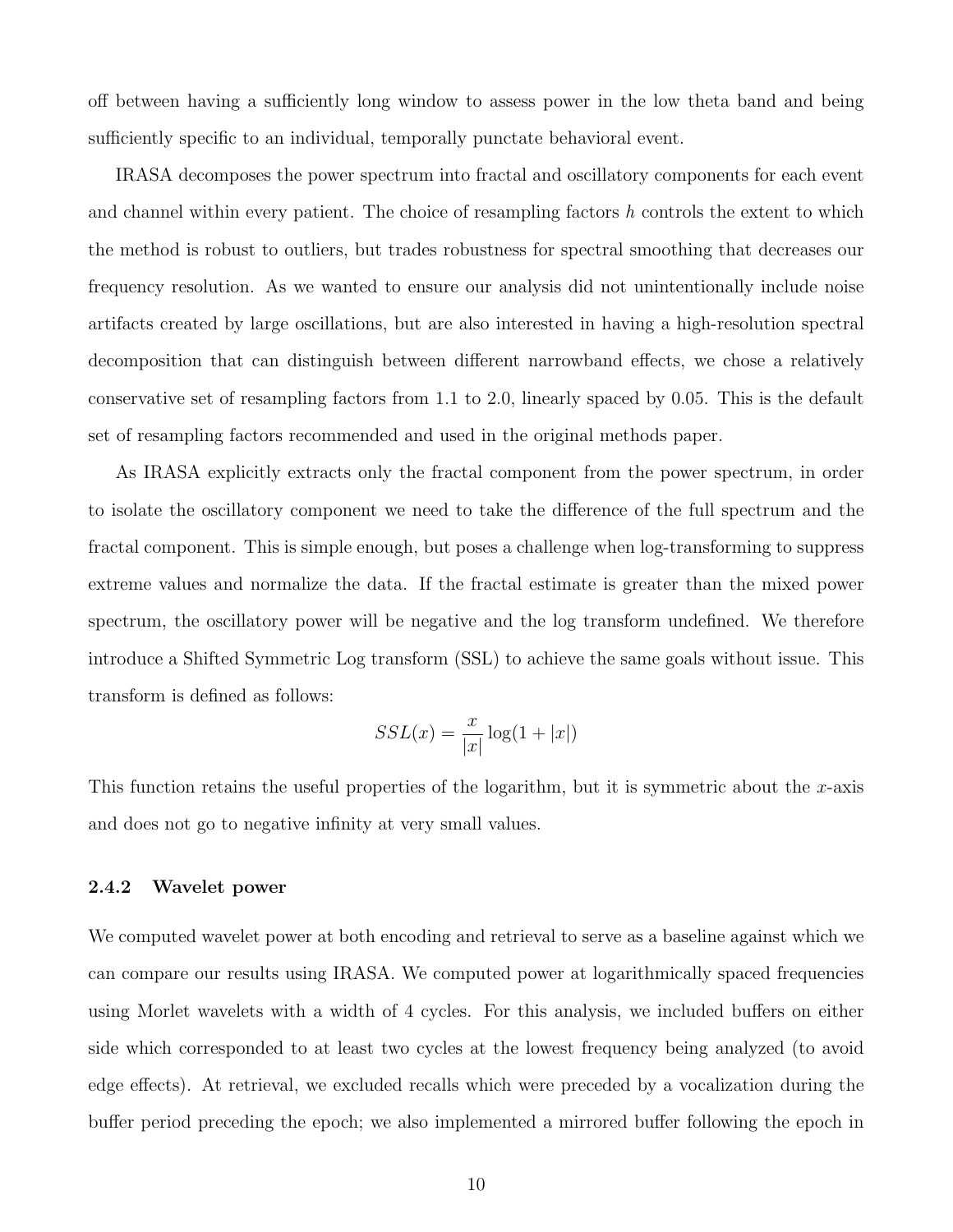order to avoid contaminating our spectral estimates with vocalization artifacts from recall onset.

### 2.5 Data and Code Availability

Raw electrophysiogical data used in this study are freely available at [https://memory.psych](https://memory.psych.upenn.edu/Electrophysiological_Data) [.upenn.edu/Electrophysiological](https://memory.psych.upenn.edu/Electrophysiological_Data) Data. Analysis and data visualization code is also available for direct download from <https://memory.psych.upenn.edu/files/pubs/RudoEtal22.code.tgz>. The Python implementation of the IRASA method used for this study is publicly available at <https://github.com/pennmem/irasa>, and other custom processing scripts used for this project can be found at <https://github.com/pennmem/> or are otherwise available by request.

## <span id="page-10-0"></span>3 Results

As our analyses sought to elucidate the role of hippocampal theta oscillations in episodic memory encoding and retrieval, we identified all patients with hippocampal electrodes in the multi-center Restoring Active Memory project (see Methods). Out of a total of N=281 patients who completed the same free recall task, 162 had at least one bipolar electrode pairs whose contacts both fell within the hippocampal formation defined as including regions CA1, CA2, CA3, CA4, dentate gyrus, and subiculum, but excluding non-hippocampal MTL regions such as perirhinal and parahippocampal cortices. Each patient performed a memory task in which they studied 12 words which they attempted to recall following a brief arithmetic distractor task (see Fig[.1A](#page-6-0) for a schematic of the experimental task). During the 30 s recall period, patients attempted to say as many words as they could remember from the most recent list, in any order. Each patient contributed data from multiple study-test trials (see Methods for details). As patients performed this memory task, intraparenchymal depth electrodes captured hippocampal field potentials (Figure [1b](#page-6-0); see Methods details regarding electrode localization.

The present study seeks to clarify the role of hippocampal neural oscillations in the formation and retrieval of episodic memories. As most prior work involving direct brain recordings used standard spectral decomposition procedures (e.g., wavelet transforms, multi-tapers, other windowed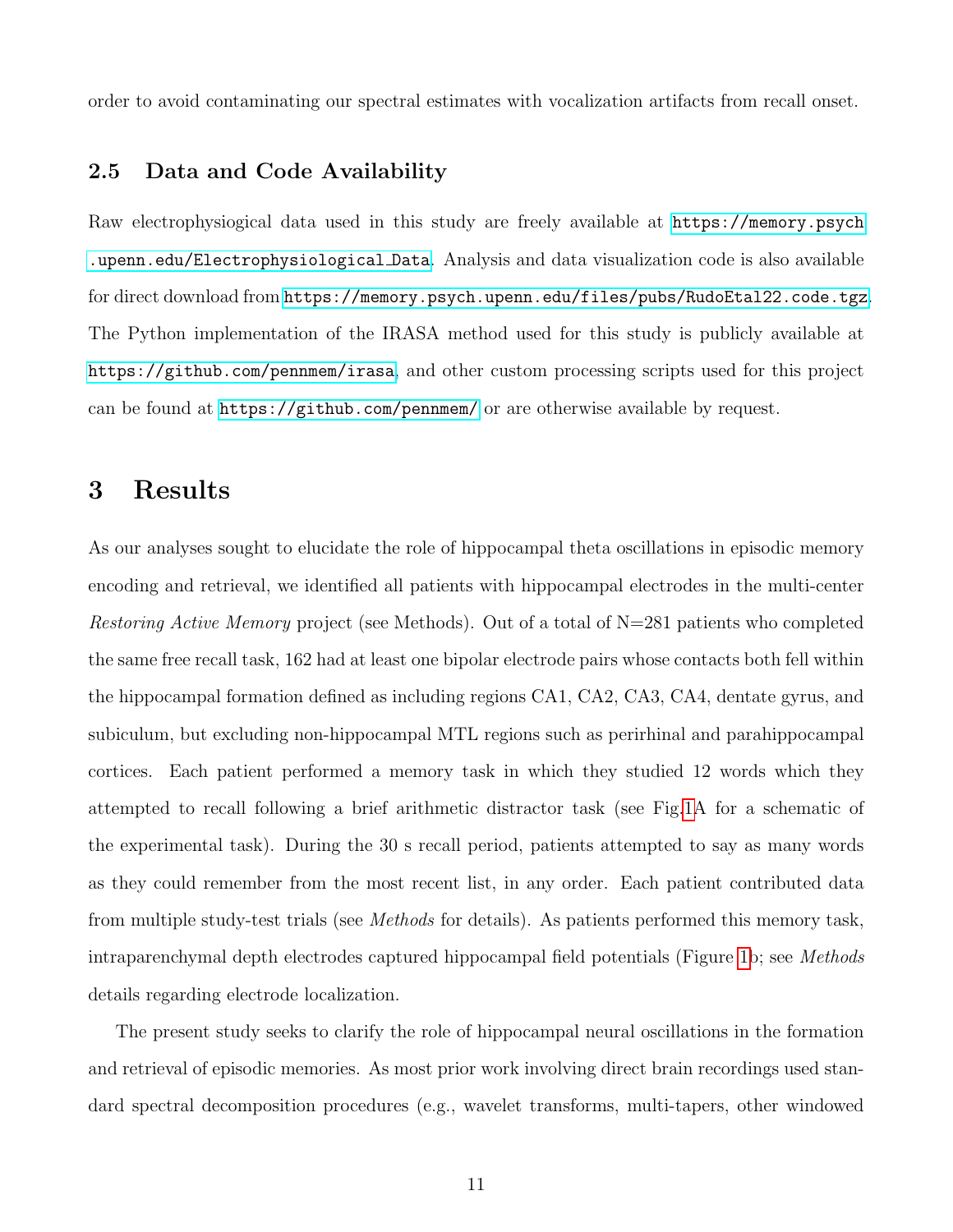

Figure 2: Subsequent Memory Effect Comparison of spectral power for successful and unsuccessful memory encoding events (remembered - forgotten) based on hippocampal depth electrode recordings from 300-1300ms following item presentation. An independent t-test comparing remembered and forgotten words produced difference scores for every channel and frequency for a given patient. Averaging these scores across channels produces the t-statistics shown above. To test for statistical significance at each frequency, we performed an FDR-corrected onesample t-test against zero. A) Power computed using traditional Morlet wavelets. B) The mixed power spectrum (before separating broadband and narrowband effects) shows the expected theta and alpha decreases, analogous to the results using wavelets. C) The fractal power spectrum (broadband only) likewise shows broad decreases in low frequency. D) The oscillatory power spectrum, which is computed as the difference of the mixed and fractal power specra, exhibits an increase in theta power, while retaining the same decrease in alpha power.

FFT methods, etc.) these studies cannot disambiguate oscillations from broadband components of neural activity underlying successful mnemonic function. To address this limitation, we analyzed neural signals using the irregular-resampling auto-spectral analysis (IRASA), which exploits the fractal properties of the power-law distributed broadband component to isolate it from the mixed power spectrum (see *Methods*). Figure [1c](#page-6-0) shows how IRASA decomposes a simulated EEG trace into broadband and narrowband components. The simulated data in [1c](#page-6-0) contain a single sine wave at a known frequency ("narrowband") and pink noise ("broadband"). IRASA estimates this broadband component (see Methods) and subtracts it from the mixed autopower spectrum to isolate the residual oscillatory power.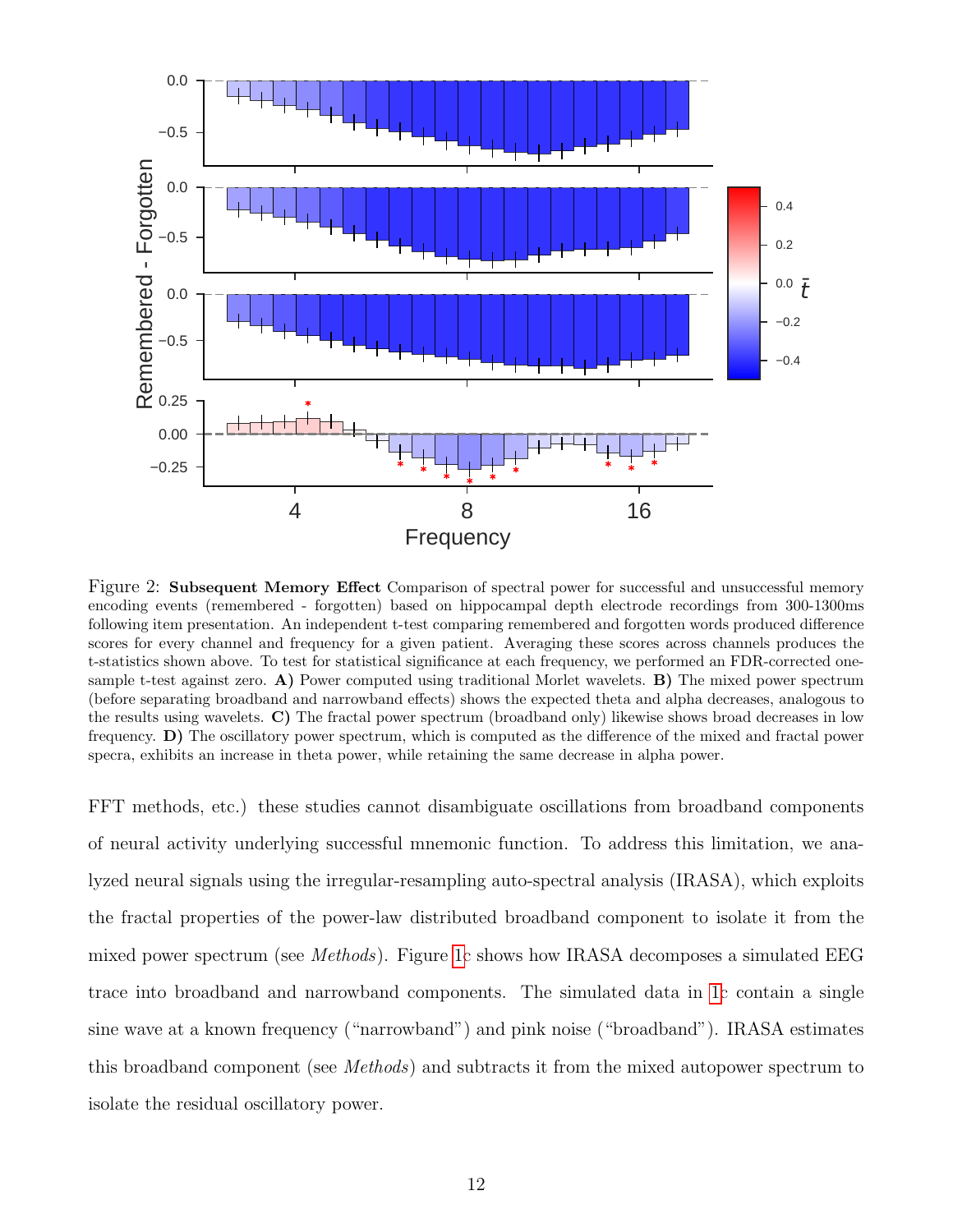The formation of episodic memories occurs when patients study words for a subsequent recall task. To identify the spectral correlates of successful encoding we examined the 1 second interval beginning 300 ms following item presentation, thereby excluding brain signals related to perceptual processing of the presented word. Spectral analyses of hippocampal field potentials during this encoding period typically show a tilt in the power spectrum, with decreases in low frequency power and increases in high frequency power predicting subsequent recall. This spectral tilt manifests as a flattening of the overall spectrum in log-log space, resulting in a change in the power law exponent. IRASA, by isolating the power-law distributed background and removing that component from the power spectrum, reveals a more accurate estimate of the narrowband oscillatory patterns that coexist with broadband changes.

As shown in Figure [3,](#page-10-0) the mixed autopower spectrum - analogous to traditional wavelet or multitaper methods - shows the expected theta decreases. Likewise, the isolated broadband component shows decreases in theta power. The oscillatory spectrum, however, shows theta increases. We used scores from an independent t-test comparing recalled and not recalled power as a proxy for power differences between the two conditions. To test for significance, we compared the distribution of t-scores across patients at each frequency to a null hypothesis of zero-mean using a one-sample t-test. We then corrected for multiple comparisons by using the Benjamini-Hochberg procedure for controlling false discovery rate. This method is appropriate when tests are positively correlated, as are spectral estimates at similar frequencies.

Our finding of a positive theta subsequent-memory effect in the human hippocampus contrasts with previous studies that found predominantly negative theta effects using wavelet methods and aggregate indices of hippocampal activity. These results confirm the hypothesis offered by [Herweg](#page-19-4) [et al.](#page-19-4) [\(2020\)](#page-19-4) that broadband decreases in low frequency activity mask narrowband increases in theta activity. We next turn to the question of memory retrieval, asking whether isolation of narrow-band spectral components can resolve mixed findings regarding theta's role in retrieval processes.

We used the same decomposition approach to estimate oscillatory power during a 750 ms epoch between 800 ms and 50 ms prior to recall onset. The theta increase observed during encoding is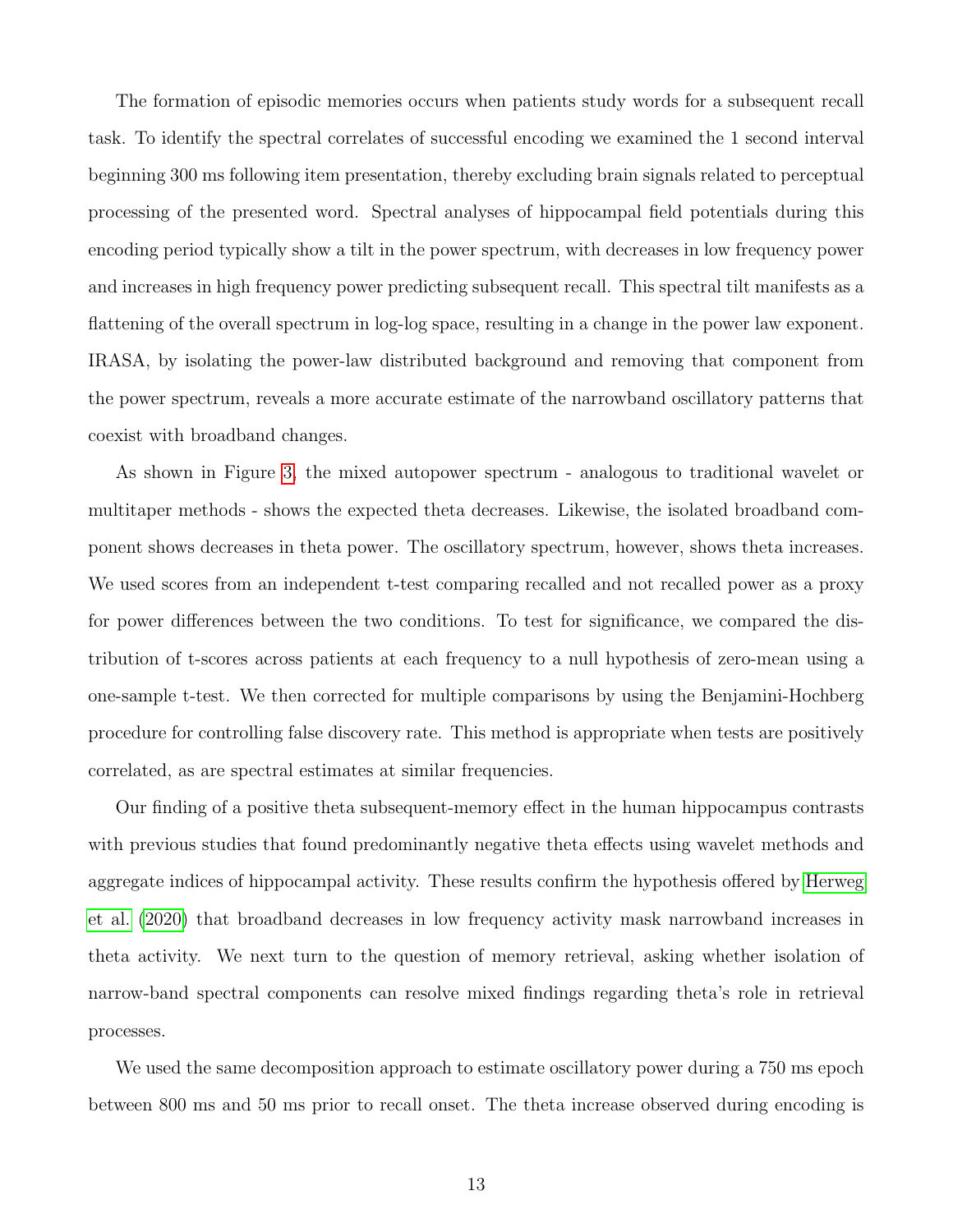even more pronounced at retrieval; it even shows up in traditional power decompositions like Morlet wavelets and IRASA's mixed spectrum (see Figure [3A](#page-14-0),B). Positive theta during retrieval has previously been reported from intracianial electrodes in the right temporal pole [\(Burke, Sharan,](#page-18-2) [et al., 2014\)](#page-18-2), but these findings were called into question by subsequent studies with far greater statistical power showing either decreases or no significant effect [\(Solomon, Lega, et al., 2019;](#page-20-7) [Weidemann et al., 2019\)](#page-21-4). We note that most prior work averaged wavelet power over the traditional theta band from either 3 or 4 Hz to 8 Hz, which blends together the positive and negative effects shown in Figure [3.](#page-14-0) Assessing a more continuous spectrum instead of averaging within bands, we recover a strong positive effect at low frequencies. So, oscillatory power obtained with IRASA for the memory retrieval contrast matches the results obtained using traditional wavelet power, though we do obtain somewhat better resolution that reveals multiple distinct components in the high theta/alpha range.

Herweg et al (2020) proposed that choice of referencing scheme may potentially contribute to the apparent inconsistencies between non-invasive and invasive analyses of theta's role in memory. Scalp EEG and MEG studies often report positive theta correlates of memory encoding and retrieval [\(Klimesch, Doppelmayr, Russegger, & Pachinger, 1996;](#page-19-5) [Hanslmayr et al., 2011;](#page-19-6) [Fellner,](#page-19-7) Bäuml, & Hanslmayr, 2013; [Kaplan et al., 2012\)](#page-19-8) whereas many highly powered intracranial studies have failed to show these effects. The two most commonly employed - and practically distinct methods of voltage referencing are the bipolar reference and the common average reference. In a bipolar scheme, the potential difference is calculated between pairs of neighboring electrodes. This is effectively a spatial filter, as any signal shared by both electrodes will be eliminated by the differencing operation. An average reference is more sensitive to global changes in field potentials; it is calculated by averaging the potential measured at all electrodes, and subtracting that average from each one. Herweg et al (2020) observe that increases in theta power reported in scalp EEG and MEG studies with average referencing often exhibit a broad topography across the scalp, centered around frontal electrodes, and suggest that these effects might have been attenuated in intracranial studies that frequently used bipolar referencing schemes. This is because bipolar referencing acts as a spatial high-pass filter, attenuating theta effects that occur synchronously across neighboring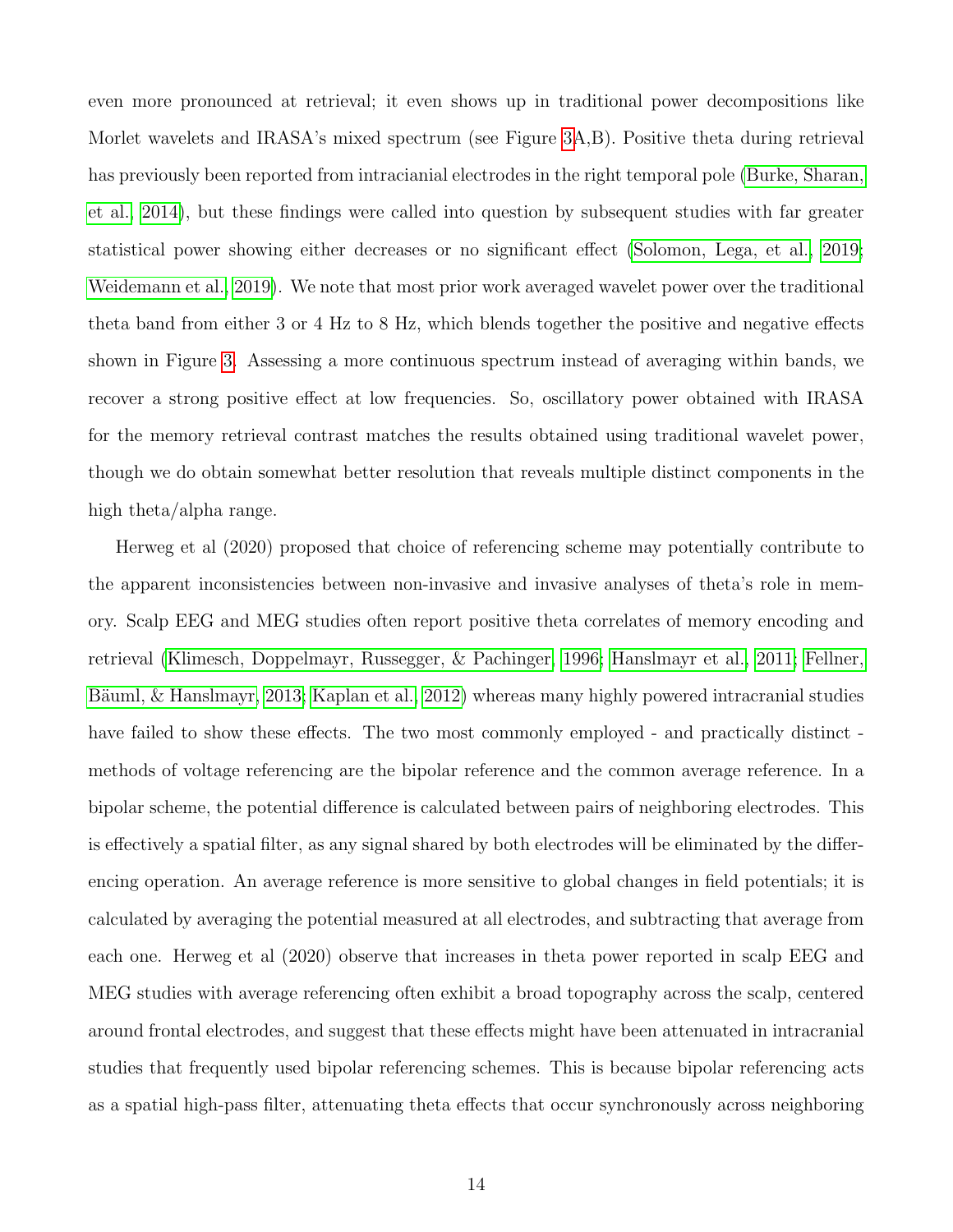

<span id="page-14-0"></span>Figure 3: Memory Retrieval Contrast Comparison of successful retrieval events and matched baseline deliberation events which we treat as "failed recall". Power at logarithmically spaced frequencies were computed for the 750ms preceding recall vocalization. An independent t-test comparing spectra from pre-retrieval epochs and baseline deliberation epochs produced difference scores for every channel and frequency for a given patient. Averaging these scores across channels and performing a one-sample t-test against zero produces the t-statistics shown above. Subplots show A) wavelet power, B) IRASA mixed power, C) IRASA fractal power, and D) IRASA oscillatory power.

electrodes.

Comparing the memory-related power changes measured with each referencing scheme did not reveal any reliable differences (see Figure [4\)](#page-15-0). An FDR-corrected paired t-test comparing bipolar to average reference (for 126 patients with monopolar recordings) did not identify significant differences between the oscillatory power estimates for the two referencing schemes at any of the frequencies of interest.

## 4 Discussion

We sought to resolve long-standing controversies regarding the role of hippocampal theta in learning and memory. To do so, we reanalyzed a large dataset of human hippocampal activity recorded as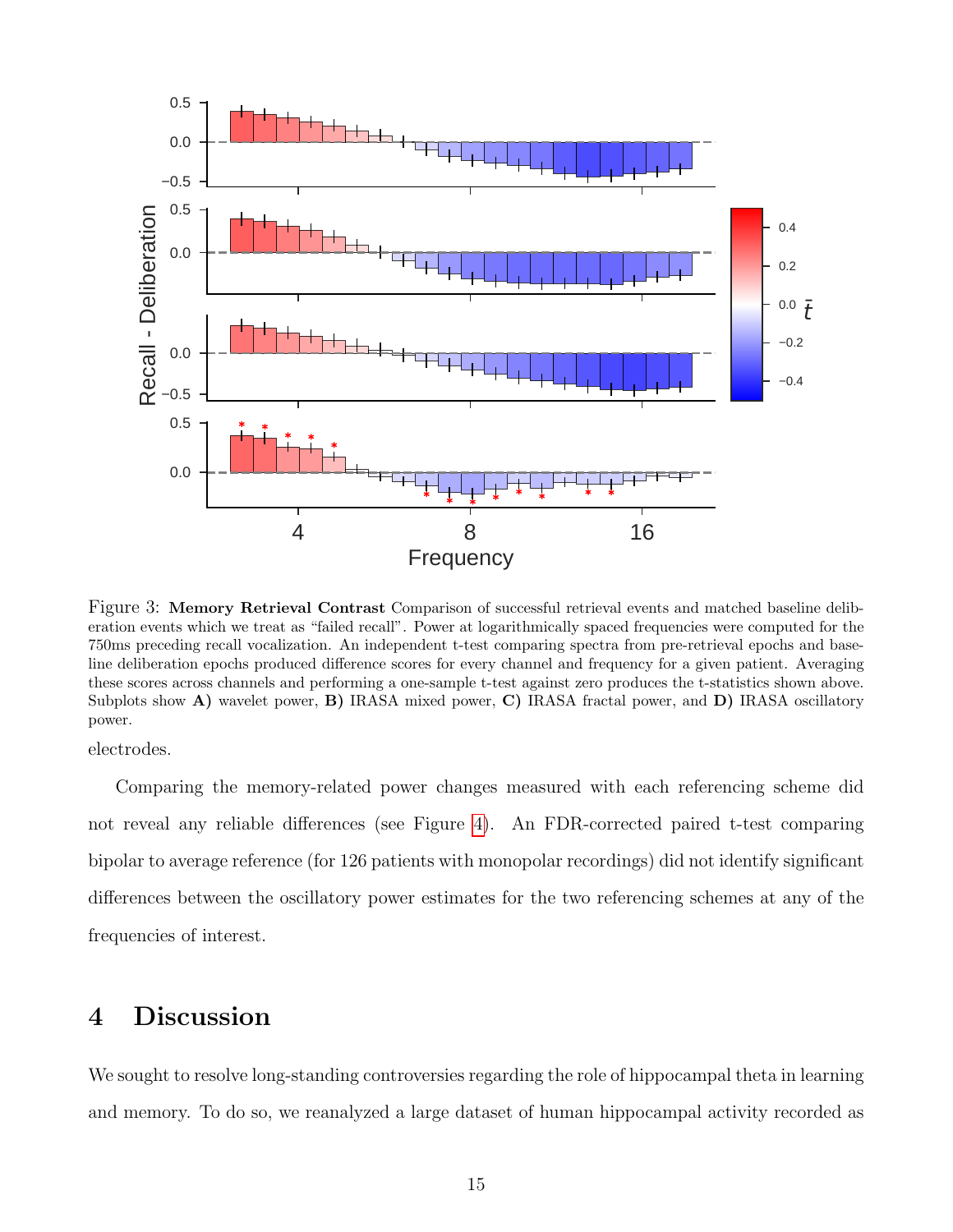

<span id="page-15-0"></span>Figure 4: **Comparison of referencing schemes** Average t-statistics for successful vs unsuccessful memory contrasts  $\bf{A}$ ) with bipolar reference at encoding,  $\bf{B}$ ) with average reference at encoding,  $\bf{C}$ ) with bipolar reference at retrieval, and D) with average reference at retrieval. The isolated oscillatory power spectra did not differ significantly based on the spatial filter applied to the data.

neurosurgical patients performed multiple trials of a verbal delayed free recall task. Our dataset comprised 797 hippocampal recordings across 162 patients. Whereas previous research found inconsistent theta correlates of successful encoding and recall, we find narrow-band 4-Hz oscillations to consistently increase during successful encoding (Figure 2) and preceding spontaneous free recall (as compared with matched deliberation periods, Figure 3). Further, we show that increases in theta activity appear similarly whether measured using a local spatial filter (bipolar referencing) or a more global filter (referencing to the average of all electrodes, see Figure 4).

Although many studies report theta-correlates of memory in broader memory regions, only a few studies specifically isolate hippocampal signals. [Fell et al.](#page-19-9) [\(2011\)](#page-19-9) analyzed hippocampal theta during memory encoding in a continuous recognition procedure. Analyzing ∼100 hippocampal electrodes they found a significant interaction between pre- and post-stimulus presentation changes in theta power, with significant prestimulus theta increases predicting subsequent recognition. Dur-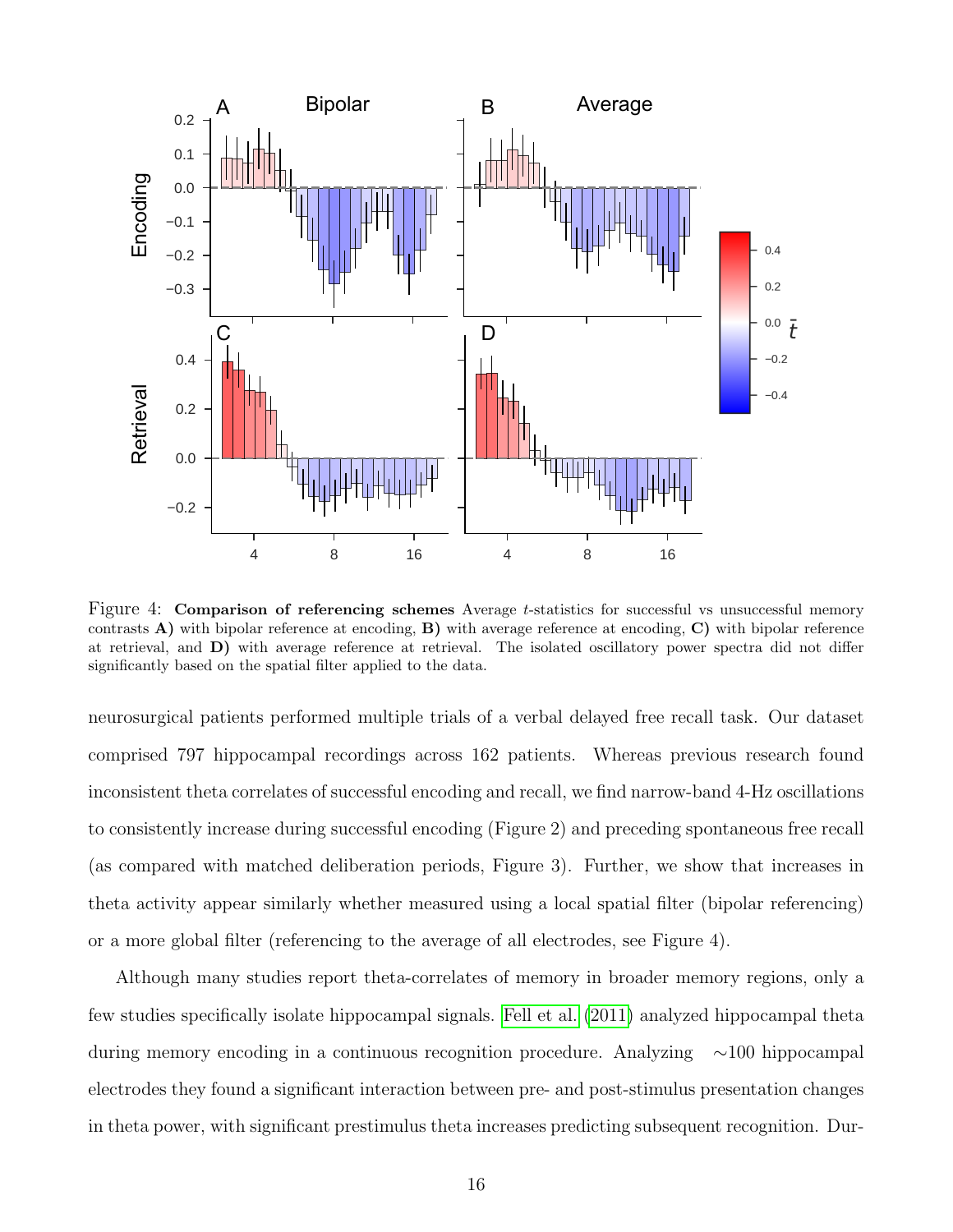ing the post-stimulus item encoding period they found a modest *decrease* in theta ( $p \sim 0.10$ ) for subsequently recognized items. [Sederberg et al.](#page-20-9) [\(2007\)](#page-20-9) analyzed hippocampal subsequent memory effects in a delayed free recall task. Their study, which included 186 hippocampal recordings detected reliable high-frequency increases during successful encoding, but they failed to observe reliable theta effects. In a much larger analysis of hippocampal recordings in delayed recall (401 hippocampal electrodes) [Long, Burke, and Kahana](#page-20-10) [\(2014\)](#page-20-10) observed negative theta SMEs during successful encoding, and null-effects in the theta band during successful retrieval [\(Burke, Long,](#page-18-6) [et al., 2014\)](#page-18-6). [Lega, Jacobs, and Kahana](#page-19-10) [\(2012\)](#page-19-10) examined 237 hippocampal recordings during delayed free recall (as in Sederberg et al., 2007). Recognizing the possibility that spectral measures confound broadband and narrowband (oscillatory) effects, Lega applied an oscillation detection algorithm [\(Caplan et al., 2003\)](#page-18-7) to filter for electrodes that exhibited narrowband oscillations in each of several frequency bands. Analyzing these channels revealed both positive and negative theta effects at different electrodes. Although Lega's study revealed striking positive theta effects at specific electrodes, it found an even larger number of hippocampal recordings that exhibited narrow-band decreases, thus offering a potential explanation for the negative and null-results described above.

Standard methods used to analyze spectral EEG power (such as wavelets, multi-tapers and windowed FFTs) mix narrow-band and broad-band signals, leaving open the possibility that a negative broadband effect can mask a positive narrowband effect, and vice-versa. When analyzed in this manner, our study replicated a number of previously published studies in showing decreased hippocampal theta power during the encoding of subsequently forgotten items (e.g., Burke et al., 2014; Solomon et al., 2019). By using irregular-resampling auto-spectral (IRASA), however, we revealed a positive relation between 4-Hz theta and successful memory encoding that tends to be obscured by a large negative relation between broadband power and encoding success.

Although we used IRASA to isolate narrow-band power, a number of other methods have been developed to address this problem, usually by modelling the  $1/f$  background and considering deviations or residuals to be true narrowband, synchronous oscillations. The Better Oscillation Detection Method [\(Caplan, Madsen, Raghavachari, & Kahana, 2001\)](#page-18-8) characterizes oscillations by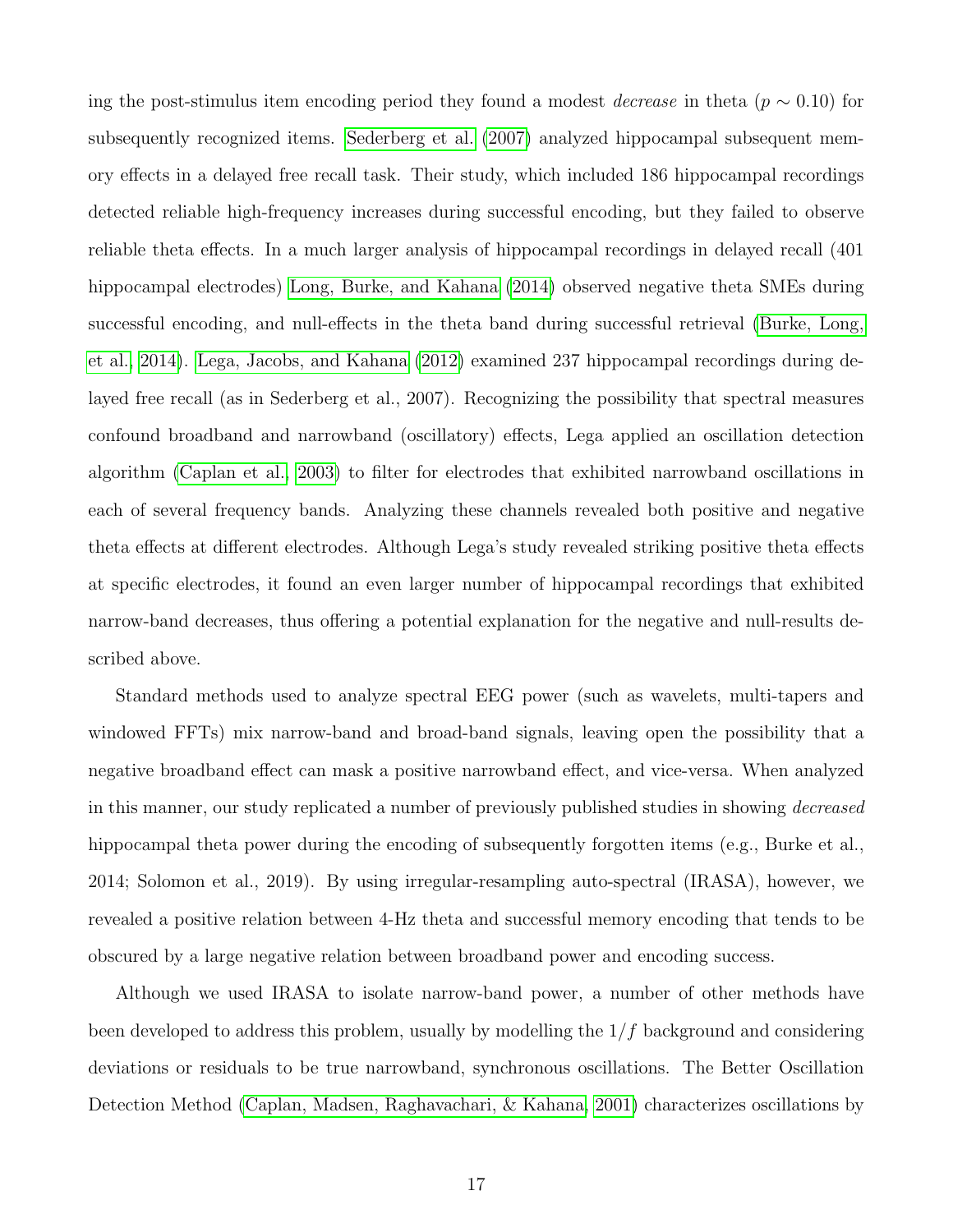measuring when narrowband power exceeds a power threshold above the fitted  $1/f$  spectrum for a specified number of cycles at the frequency of interest; a newer method called FOOOF [\(Donoghue](#page-18-9) [et al., 2020\)](#page-18-9) identifies oscillations by assuming they are Gaussians superposed on top of a  $1/f$ distribution and selecting oscillatory peaks through an iterative fitting algorithm. We expect that using these related methods would lead to similar results regarding the increase in theta with successful memory encoding.

Comparing the period immediately preceding correct recall of a studied item with matched deliberation intervals revealed that while low-frequency (4 Hz) theta increased, higher-theta band power decreased. In this case, separating narrow- and broad-band power did not prove necessary to uncover the positive correlation between theta activity and successful recall. Finally, Herweg et al hypothesized that bipolar referencing may obscure theta increases by filtering out activity correlated across multiple neighboring electrodes. Our comparison of bipolar and average references reveals clear theta increases irrespective of referencing scheme. In summary, our analyses demonstrate a robust pattern of increased slow-theta (3-5 Hz) narrow-band hippocampal activity accompanying both successful memory encoding and retrieval. These findings lend support to numerous computational models of memory, mostly informed by studies in rodents, regarding a role for theta in memory formation and retrieval.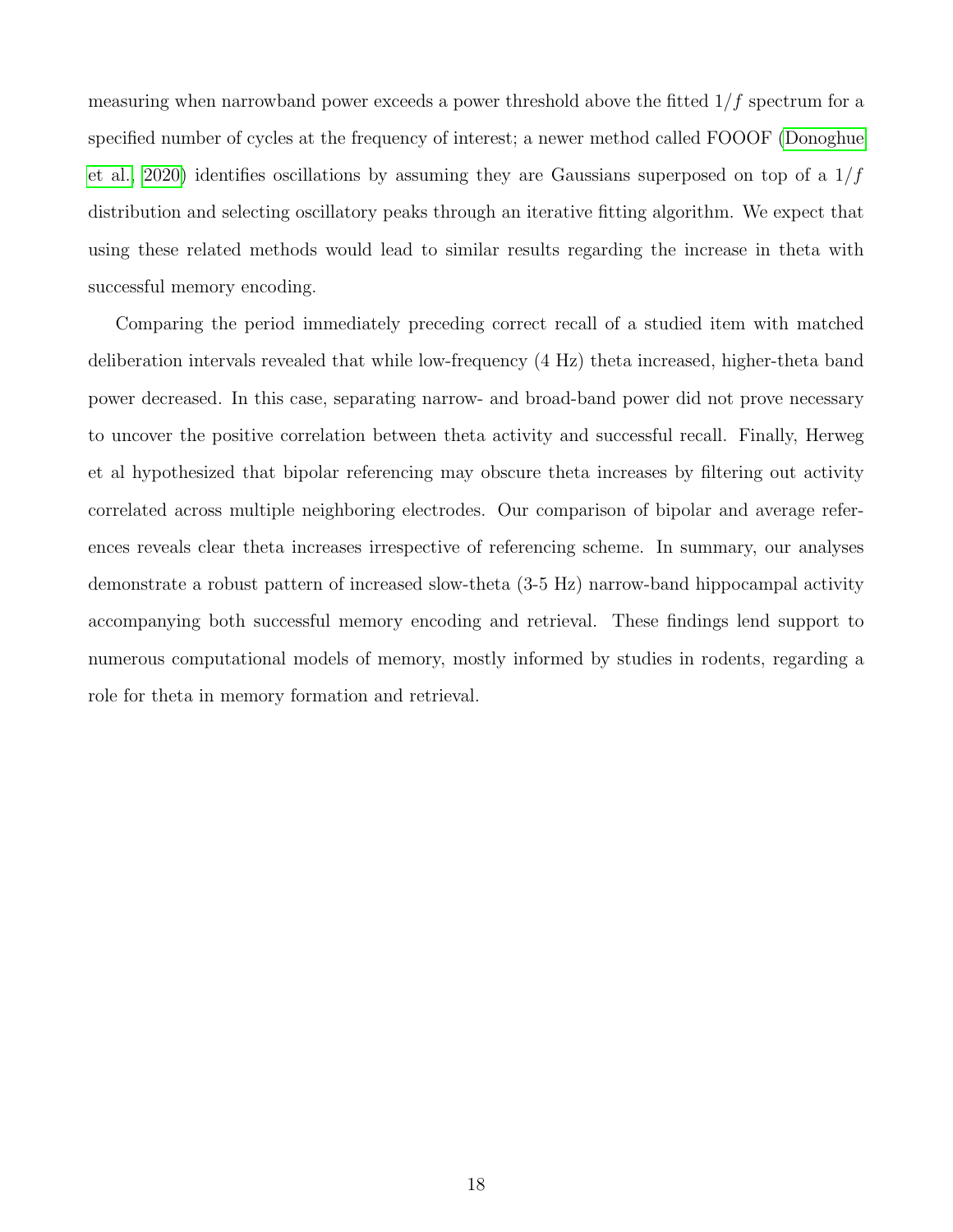# References

- <span id="page-18-5"></span>Avants, B. B., Epstein, C. L., Grossman, M., & Gee, J. C. (2008). Symmetric diffeomorphic image registration with cross-correlation: evaluating automated labeling of elderly and neurodegenerative brain. *Medical Image Analysis*,  $12(1)$ ,  $26-41$ .
- <span id="page-18-6"></span>Burke, J. F., Long, N. M., Zaghloul, K. A., Sharan, A. D., Sperling, M. R., & Kahana, M. J. (2014). Human intracranial high-frequency activity maps episodic memory formation in space and time. NeuroImage, 85 , 834–843. doi: 10.1016/j.neuroimage.2013.06.067
- <span id="page-18-3"></span>Burke, J. F., Ramayya, A. G., & Kahana, M. J. (2015). Human intracranial high-frequency activity during memory processing: Neural oscillations or stochastic volatility? Current Opinion in Neurobiology, 31 , 104–110.
- <span id="page-18-2"></span>Burke, J. F., Sharan, A. D., Sperling, M. R., Ramayya, A. G., Evans, J. J., Healey, M. K., . . . Kahana, M. J. (2014). Theta and high–frequency activity mark spontaneous recall of episodic memories. Journal of Neuroscience,  $34(34)$ , 11355–11365. doi: 10.1523/JNEUROSCI.2654 -13.2014
- <span id="page-18-0"></span>Buzsaki, G., & Moser, E. (2013). Memory, navigation and theta rhythm in the hippocampalentorhinal system. Nature Neuroscience, 16 (2), 130–138.
- <span id="page-18-8"></span>Caplan, J. B., Madsen, J. R., Raghavachari, S., & Kahana, M. J. (2001). Distinct patterns of brain oscillations underlie two basic parameters of human maze learning. Journal of Neurophysiology, 86 , 368–380.
- <span id="page-18-7"></span>Caplan, J. B., Madsen, J. R., Schulze-Bonhage, A., Aschenbrenner-Scheibe, R., Newman, E. L., & Kahana, M. J. (2003). Human theta oscillations related to sensorimotor integration and spatial learning. *Journal of Neuroscience*, 23(11), 4726–4736.
- <span id="page-18-9"></span>Donoghue, T., Haller, M., Peterson, E. J., Varma, P., Sebastian, P., Gao, R., . . . Voytek, B. (2020, November). Parameterizing neural power spectra into periodic and aperiodic components. Nature Neuroscience, 23 , 1655-1665.
- <span id="page-18-1"></span>Ekstrom, A. D., Caplan, J., Ho, E., Shattuck, K., Fried, I., & Kahana, M. (2005). Human hippocampal theta activity during virtual navigation. *Hippocampus*, 15, 881–889.

<span id="page-18-4"></span>Ezzyat, Y., Wanda, P., Levy, D. F., Kadel, A., Aka, A., Pedisich, I., . . . Kahana, M. J. (2018).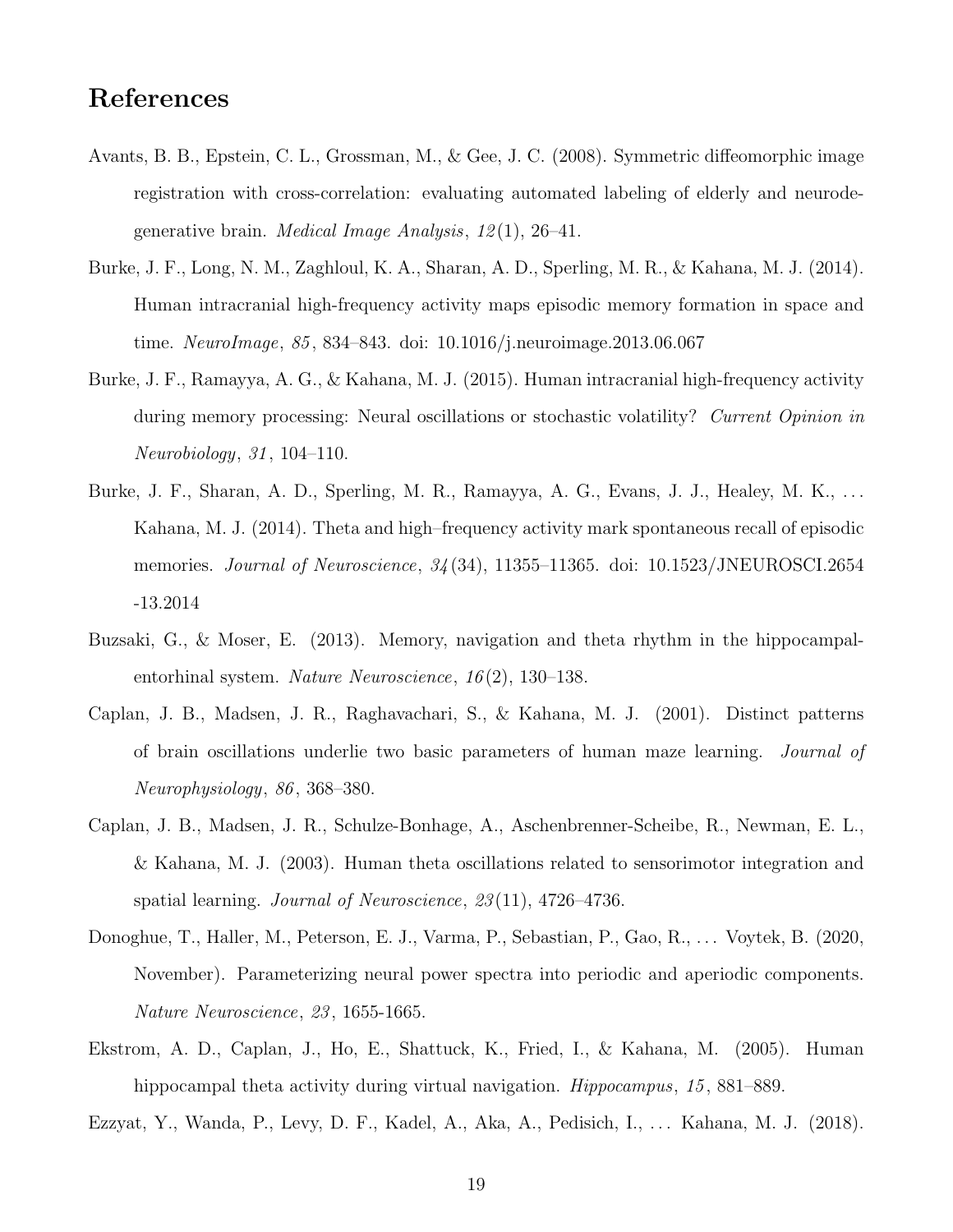Closed-loop stimulation of temporal cortex rescues functional networks and improves memory. Nature Communications, 9 (1), 365. doi: 10.1038/s41467-017-02753-0

- <span id="page-19-9"></span>Fell, J., Ludowig, E., Staresina, B., Wagner, T., Kranz, T., Elger, C. E., & Axmacher, N. (2011). Medial temporal theta/alpha power enhancement precedes successful memory encoding: evidence based on intracranial eeg. Journal of Neuroscience, 31 (14), 5392-5397.
- <span id="page-19-7"></span>Fellner, M.-C., Bäuml, K.-H. T., & Hanslmayr, S.  $(2013)$ . Brain oscillatory subsequent memory effects differ in power and long-range synchronization between semantic and survival processing. NeuroImage, 79 , 361–370.
- <span id="page-19-6"></span>Hanslmayr, S., Volberg, G., Wimber, M., Raabe, M., Greenlee, M. W., & Bäumel, K. H. T. (2011). The relationship between brain oscillations and bold signal during memory formation: A combined eeg-fmri study. Journal of Neuroscience, 31 (44), 15674-15680.
- <span id="page-19-4"></span>Herweg, N. A., Solomon, E. A., & Kahana, M. J. (2020). Theta oscillations in human memory. Trends in Cognitive Science, 24 (3), 208-227. doi: https://doi.org/10.1016/j.tics.2019.12.006
- <span id="page-19-3"></span>Johnson, E. L., & Knight, R. T. (2015). Intracranial recordings and human memory. Current opinion in Neurobiology, 31 , 18–25.
- <span id="page-19-2"></span>Kahana, M. J., Sekuler, R., Caplan, J. B., Kirschen, M., & Madsen, J. R. (1999). Human theta oscillations exhibit task dependence during virtual maze navigation. Nature, 399 , 781–784.
- <span id="page-19-8"></span>Kaplan, R., Doeller, C. F., Barnes, G. R., Litvak, V., Düzel, E., Bandettini, P. A., & Burgess, N. (2012). Movement-related theta rhythm in humans: Coordinating self-directed hippocampal learning. *PLoS biology*,  $10(2)$ , e1001267.
- <span id="page-19-5"></span>Klimesch, W., Doppelmayr, M., Russegger, H., & Pachinger, T. (1996). Theta band power in the human scalp EEG and the encoding of new information. NeuroReport, 7, 1235–1240.
- <span id="page-19-0"></span>Knierim, J., Kudrimoti, H., & McNaughton, B. (1995). Place cells, head direction cells, and the learning of landmark stability. *Journal of Neuroscience*, 15(3), 1648–1659.
- <span id="page-19-10"></span>Lega, B., Jacobs, J., & Kahana, M. (2012). Human hippocampal theta oscillations and the formation of episodic memories. Hippocampus, 22 (4), 748–761.
- <span id="page-19-1"></span>Lisman, J., Jensen, O., & Kahana, M. J. (2001). Toward a physiologic explanation of behavioral data on human memory. In C. Hölscher (Ed.), *Neuronal mechanisms of memory formation*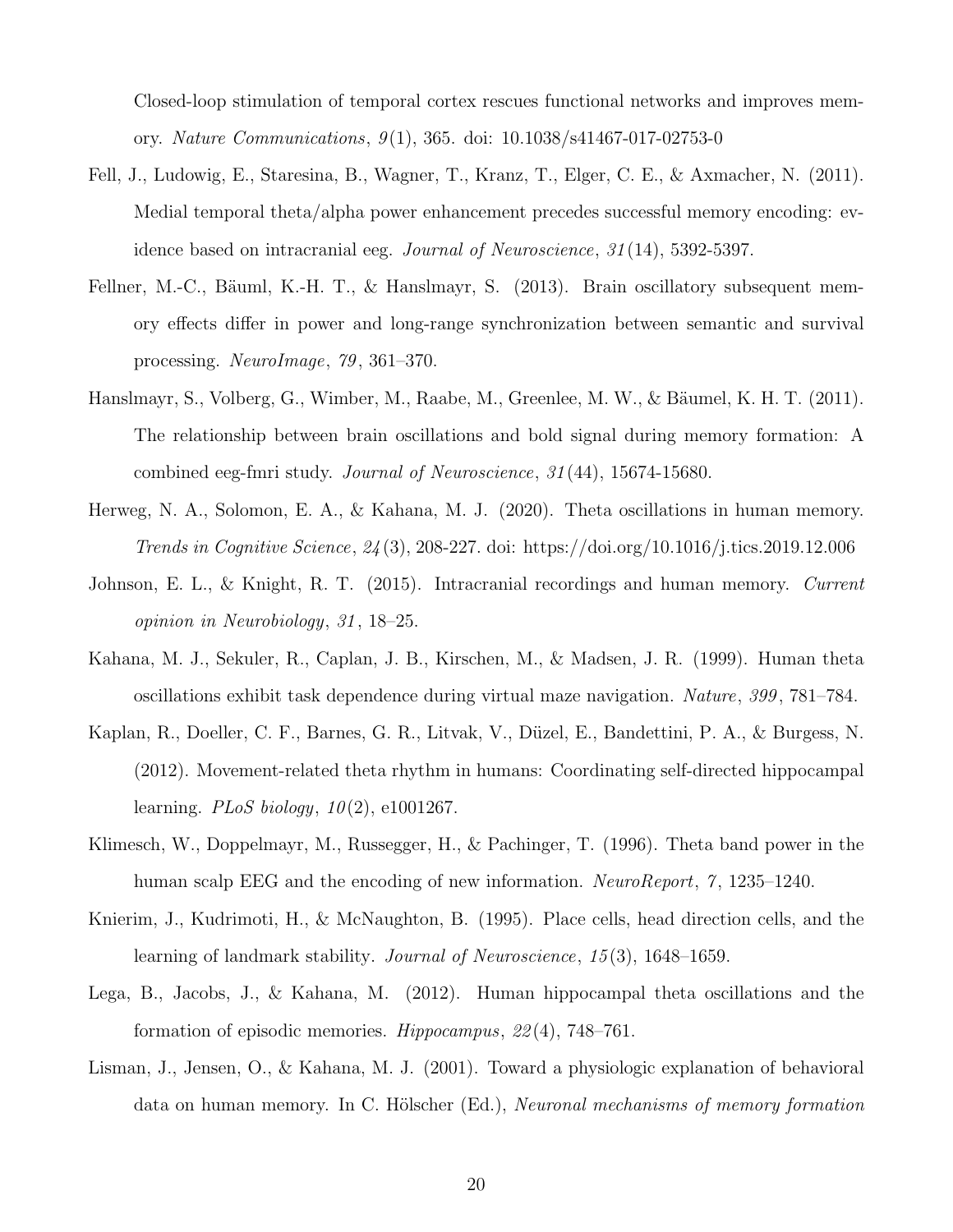(pp. 195–223). Cambridge: Cambridge University Press.

- <span id="page-20-10"></span><span id="page-20-0"></span>Lisman, J. E., & Jensen, O. (2013). The theta-gamma neural code. Neuron,  $77(6)$ , 1002–1016.
- Long, N. M., Burke, J. F., & Kahana, M. J. (2014). Subsequent memory effect in intracranial and scalp EEG. NeuroImage, 84 , 488–494. doi: 10.1016/j.neuroimage.2013.08.052
- <span id="page-20-6"></span>Long, N. M., Sperling, M. R., Worrell, G. A., Davis, K. A., Gross, R. E., Lega, B. C., . . . Kahana, M. J. (2017). Contextually mediated spontaneous retrieval is specific to the hippocampus. Current Biology, 27 (7), 1074–1079. doi: 10.1016/j.cub.2017.02.054
- <span id="page-20-3"></span>McNaughton, B. L., Barnes, C. A., & O'Keefe, J. (1983). The contributions of position, direction, and velocity to single unit activity in the hippocampus of freely-moving rats. Experimental *Brain Research*,  $52(1)$ ,  $41-49$ .
- <span id="page-20-2"></span>O'Keefe, J., & Dostrovsky, J. (1971). The hippocampus as a spatial map: Preliminary evidence from unit activity in the freely-moving rat. *Brain Research*,  $34$ , 171–175.
- <span id="page-20-8"></span>Phan, T. D., Wachter, J. A., Solomon, E., & Kahana, M. J. (2019). Multivariate stochastic volatility modeling of neural data. *eLife*, 8, e42950.
- <span id="page-20-4"></span>Schacter, D. L. (1977). Eeg theta waves and psychological phenomena: A review and analysis. Biological Psychology,  $5(1)$ , 47-82.
- <span id="page-20-1"></span>Scoville, W. B., & Milner, B. (1957). Loss of recent memory after bilateral hippocampal lesions. Journal of Neurology, Neurosurgreery, and Psychiatry, 20 , 11-21.
- <span id="page-20-5"></span>Sederberg, P. B., Kahana, M. J., Howard, M. W., Donner, E. J., & Madsen, J. R. (2003). Theta and gamma oscillations during encoding predict subsequent recall. Journal of Neuroscience, 23 (34), 10809–10814. doi: 10.1523/JNEUROSCI.23-34-10809.2003
- <span id="page-20-9"></span>Sederberg, P. B., Schulze-Bonhage, A., Madsen, J. R., Bromfield, E. B., McCarthy, D. C., Brandt, A., . . . Kahana, M. J. (2007). Hippocampal and neocortical gamma oscillations predict memory formation in humans. Cerebral Cortex,  $17(5)$ , 1190–1196. doi: 10.1093/cercor/ bhl030
- <span id="page-20-7"></span>Solomon, E. A., Lega, B. C., Sperling, M. R., & Kahana, M. J. (2019). Hippocampal theta codes for distances in semantic and temporal spaces. Proceedings of the National Academy of Sciences, 116 (48), 24343-24352.